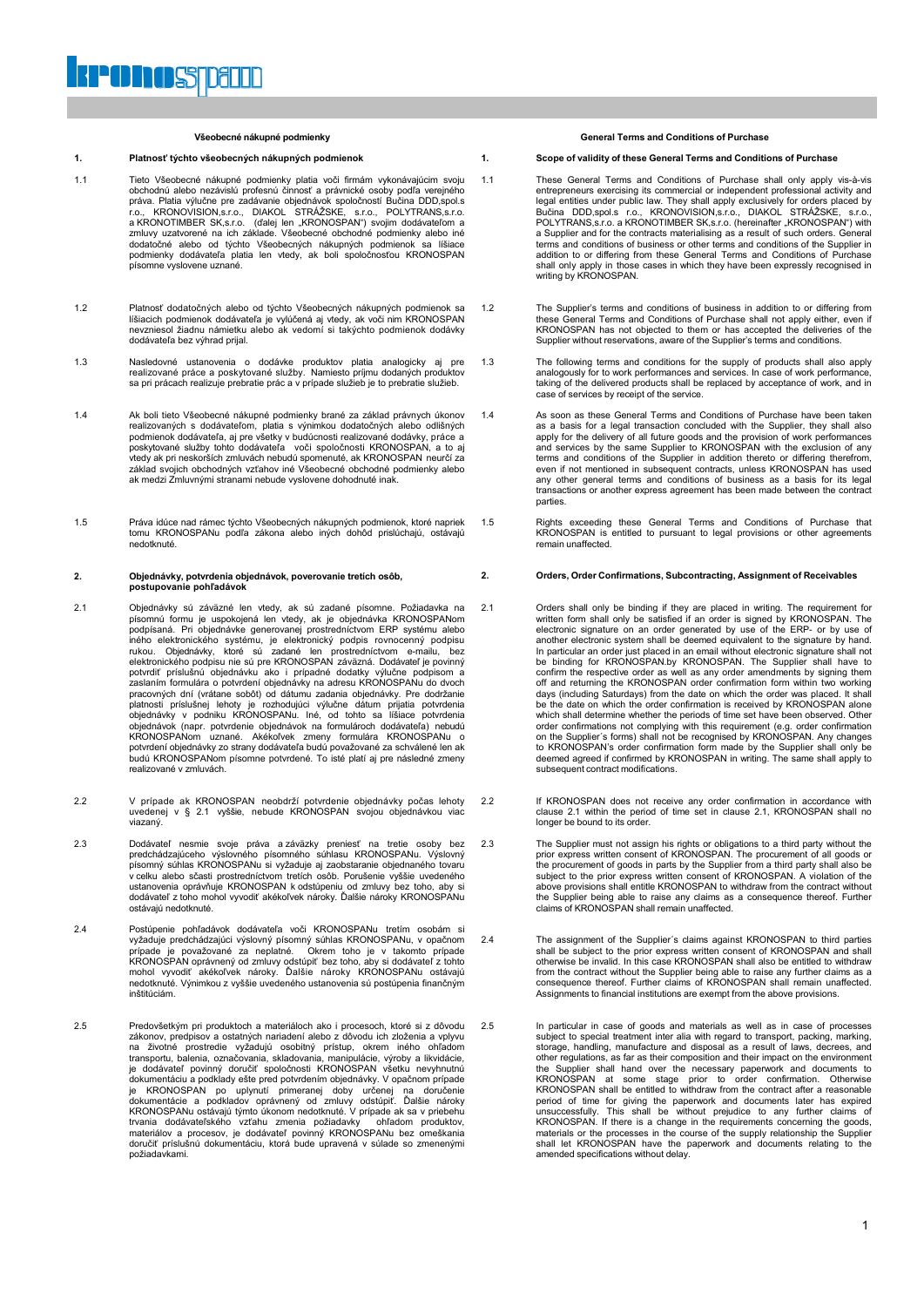2.6 V prípade ak sa výrazne zhorší finančná situácia dodávateľa, alebo ak je zamientnutá odôvodnená žiadosť dodávateľa alebo tretej osoby o začatie konkurzného alebo porovnateľného konania voči dodávateľovi z dôvodu nedostatku majetku, je KRONOSPAN oprávnený s ohľadom na nesplnené časti zmluvy od zmluvy odstúpiť.

#### **3. Dodávka, dodacia doba, omeškanie a zmluvná pokuta**

**POINOSTDELLE** 

- 3.1 Pokiaľ nebolo dohodnuté inak, musia byť dodávky realizované formou "vyplatené na miesto použitia" (vrátane vykládky), uvedené KRONOSPANom. Dodávky, u ktorých sa predpokladá úhrada prepravného KRONOSPAN neakceptuje.
- 3.2 Oznámenia o expedovaní je príslušnému podniku potrebné zaslať najneskôr 3 pracovné dni pred dodávkov. Oznámenia o expedovaní a nákladové listy musia obsahovať hlavne číslo objednávky.
- 3.3 Dodávateľ je povinný priložiť k dodávkam príslušné dodacie listy. Na dodacích<br>listoch musí byť uvedený rozsah dodávky, číslo artiklu a materiálu, dodané<br>množstvo, dátum výroby a údaje o objednávke, predovšetkým číslo o KRONOSPANu, dátum objednávky a číslo dodávateľa. Ak tieto podmienky nie sú splnené, nebude KRONOSPAN niesť zodpovednosť za omeškanie pri spracovaní a platbách, ktoré z tohto dôvodu vznikli.
- 3.4 Nebezpečné látky a látky predstavujúce ohrozenie vodných tokov a podzemnej vody smú byť dodané len po predložení ES-Karty bezpečnostných údajov a písomnom súhlase zo strany KRONOSPANu.
- 3.5 Odovzdaním prechádzajú výrobky do plného a nezaťaženého vlastníctva KRONOSPANu. Dodávateľ garantuje, že je oprávnený na ďalší predaj a prechod vlastníctva.
- 3.6 V objednávke uvedené alebo iným spôsobom dohodnuté dodacie lehoty a termíny (ďalej len "Dodacia lehota") sú záväzné. Dodacie lehoty plynú od dátumu objednávky. Pre dodržanie dodacej lehoty je rozhodujúce doručenie<br>produktov na miesto použitia uvedené KRONOSPANom. Okrem toho, je<br>dodávka považovaná za dodanú "načas" len ak bola KRONOSPANu do<br>vypršania.dodacej.leh
- 3.7 KRONOSPAN nie je povinný prijať predčasné dodávky alebo čiastočné<br>dodávky, ktoré neboli písomne dohodnuté. KRONOSPAN je oprávnený,<br>predčasné dodané produkty na náklady dodávateľa uskladniť alebo ich na jeho<br>náklady zas
- 3.8 Dodávateľ je povinný KRONOSPAN bezodkladne písomne informovať, s uvedením dôvodov a predpokladaným trvaním omeškania, ak dôjde k okolnostiam alebo ak sa dozvie o okolnostiach, ktoré by mohli mať za následok nedodržanie dohodnutej dodacej lehoty, alebo ak je tu prinajmenšom riziko, že ich nebude v danú lehotu schopný dodržať. Práva, ktoré KRONOSPANu z omeškania prislúchajú, ostávajú nedotknuté. Dodávateľ okrem toho ručí za všetky dodatočné škody, ktoré KRONOSPANu vzniknú z toho dôvodu, že možné omeškanie dodávok nebolo identifikované skôr.
- 3.9 V prípade ak dodávateľ oznámi, že dohodnutý dodací termín nie je schopný dodržať, je KRONOSPAN po márnom uplynutí určenej primeranej dodatočnej lehoty na dodávku (pokiať jej určenie nie je zbytočné) právnený od zmluvy zmluvy) nedotknuté. Ďalšie nároky ostávajú nedotknuté.
- 3.10 V prípade omeškania dodávky je KRONOSPAN oprávnený po márnom uplynutí určenej primeranej dodatočnej lehoty na dodávku (pokiaľ určenie tejto lehoty nebolo zbytočné), buď od zmluvy odstúpiť, alebo na dodávky apo márnom uplynutí určenej primeranej korať.<br>KRONOSPAN je pri omeškaní dodávky a po m
- 3.11 Pri omeškaní dodávateľa je KRONOSPAN oprávnený požadovať zmluvnú pokutu<br>vo výške 1,0 % netto hodnoty objednávky za každý kalendárny deň omeškania<br>maximálne celkom 15 % netto hodnoty objednávky s výnimkou, že omeškania bolo mimo vplyvu dodávateľa. KRONOSPAN si zmluvnú pokutu musí uplatniť najneskôr do poslednej platby. Vylúčené sú prípady vyššej moci. Ďalšie nároky<br>KRONOSPANu ostávajú nedotknuté. Pre nároky na náhradu škody bude<br>uplatnená zmluvná pokuta. Nárok KRONOSPANu na dodávku zaniká až vtedy, keď dodávateľ na požiadanie KRONOSPANu uhradí náhradu škody, namiesto dodávky. Prijatie omeškanej dodávky nepredstavuje zrieknutie sa nároku na náhradu škody alebo zmluvnú pokutu.
- 3.12 Okrem toho je dodávateľ v každom prípade omeškania dodávky povinný dodať<br>čo najskôr svoje produkty na svoje náklady, pokiaľ KRONOSPAN neuplatní svoje<br>právo na odstúpenie od zmluvy, alebo ak je vylúčený nárok na dodávk samotnej dodávky.
- 3.13 Dodatočné náklady, ktoré vznikli v dôsledku predčasného expedovania alebo čiastkovej dodávky (uskladnenie atď.) je povinný znášať dodávateľ, pokiaľ tento

2.6 If the financial situation of the Supplier deteriorates essentially or if the legitimate application by the Supplier or a third party for the commencement of insolvency proceedings or similar measures in respect of the Supplier's assets is rejected due to lack of assets, KRONOSPAN is entitled to withdraw from the contract with respect to those parts of the contract that have not yet been fulfilled.

#### **3. Delivery, Delivery Period, Default and Contractual Penalty**

- 3.1 Unless a provision has been made to the contrary, delivery is to be made free<br>place of use (including unloading), to the place of use named by KRONOSPAN.<br>KRONOSPAN will not accept consignments if it is expected to pay charges.
- 3.2 Notification of dispatch is to be sent to the agreed place of use no later than 3 working days prior to delivery. Notifications of dispatch and waybills must in particular state the order number.
- 3.3 The Supplier shall be obliged to attach the relevant delivery notes to the consignments. The scope of delivery, item numbers and material numbers, the supplied quantity, the date of manufacture and the order details, in particular KRONOSPAN's order number, order date and the supplier number are to be stated on the delivery note. If these preconditions are not satisfied, KRONOSPAN shall consequently not be responsible for the delays in processing and payment as a consequence thereof.
- 3.4 Hazardous materials and substances constituting a threat to waterways and<br>groundwater may only be delivered upon presentation of an EU safety<br>specification sheet and after they have been cleared in writing by KRONOSPAN
- 3.5 The products pass into the full unencumbered ownership of KRONOSPAN upon receipt. The Supplier warrants to be entitled to resell and transfer ownership in the products.
- 3.6 The delivery dates and periods stated in the order or otherwise agreed (hereinafter collectively referred to as "Time of Delivery") are binding. The delivery periods shall commence on the order date. The receipt of the products at the place of use specified by KRONOSPAN shall determine whether a consignment has been delivered within the Time of Delivery. In addition to this, a consignment shall only have been delivered within the Time of Delivery in those in which the documents pertaining to the consignment are available to KRONOSPAN.
- 3.7 KRONOSPAN is not obliged to off-take premature deliveries or part deliveries which have not been agreed in writing. KRONOSPAN may store premature deliveries at the expense of the Supplier or return them at the latter's cost, unless the delivery was only slightly premature.
- 3.8 The Supplier is obliged to notify KRONOSPAN without delay in writing, stating the reasons and the anticipated duration of delay, if circumstances arise or become known to him, indicating that he is unable to meet the a to which KRONOSPAN is entitled from default shall remain unaffected. In addition to this, the Supplier shall be liable for all additional damage arising to KRONOSPAN, as a result of the default in delivery that could not be identified at the earliest possible point in time.
- 3.9 If the Supplier notifies KRONOSPAN that he is unable to meet an agreed delivery date, KRONOSPAN shall be entitled to withdraw from the contract after a reasonable period of time set by it for delivery has expired unsuccessfully, unless setting of such period was dispensable. The right of KRONOSPAN to claim damages for compensation for default of the Supplier shall not b claims remain unaffected.
- 3.10 In the event of delay in delivery, KRONOSPAN shall be entitled either to withdraw from the contract once a reasonable period of time set by it for delivery has expired unsuccessfully, unless setting of such period was dispensable, or to insist upon delivery. In the event that there is a delay in delivery, once a reasonable period of time set by it for delivery has expired unsuccessfully, provided that such a granted period of time was not dispensable, KRONOSPAN shall also be entitled to source the products from another supplier. The additional costs associated with this are to be borne by the Supplier unless the Supplier is not responsible for the non-supply. Further claims remain unaffected.
- 3.11 In the event of delay by the Supplier, KRONOSPAN shall be entitled to demand a contractual penalty in the amount of 1,0 % of the net order value for each commenced calendar day of delay, however not exceeding a total of 15 % of the net order value unless the Supplier is not responsible for the delay in delivery. KRONOSPAN is obligated to assert the contractual penalty together with the final<br>payment at the latest. This shall not apply in cases of force majeure. Further<br>claims of KRONOSPAN remain unaffected. The contractual penalty taken into account of any claims for damages. The claim of KRONOSPAN for delivery is not excluded until the Supplier has paid damages in lieu of delivery upon request of KRONOSPAN. Acceptance of late delivery shall not be deemed waiver of damage claims or contractual penalty.
- 3.12 In each case of delay in delivery the Supplier shall, in addition to the above, be obliged to deliver the products by the fasted possible means at his own expense unless KRONOSPAN asserts its right to withdraw from the contract or the claim of KRONOSPAN for delivery is excluded due to the fact the Supplier has paid damages in lieu of delivery upon request of KRONOSPAN.
- 3.13 The additional costs (for example storage cost) incurred as a result of consignments being dispatched early, or part consignments being dispatched,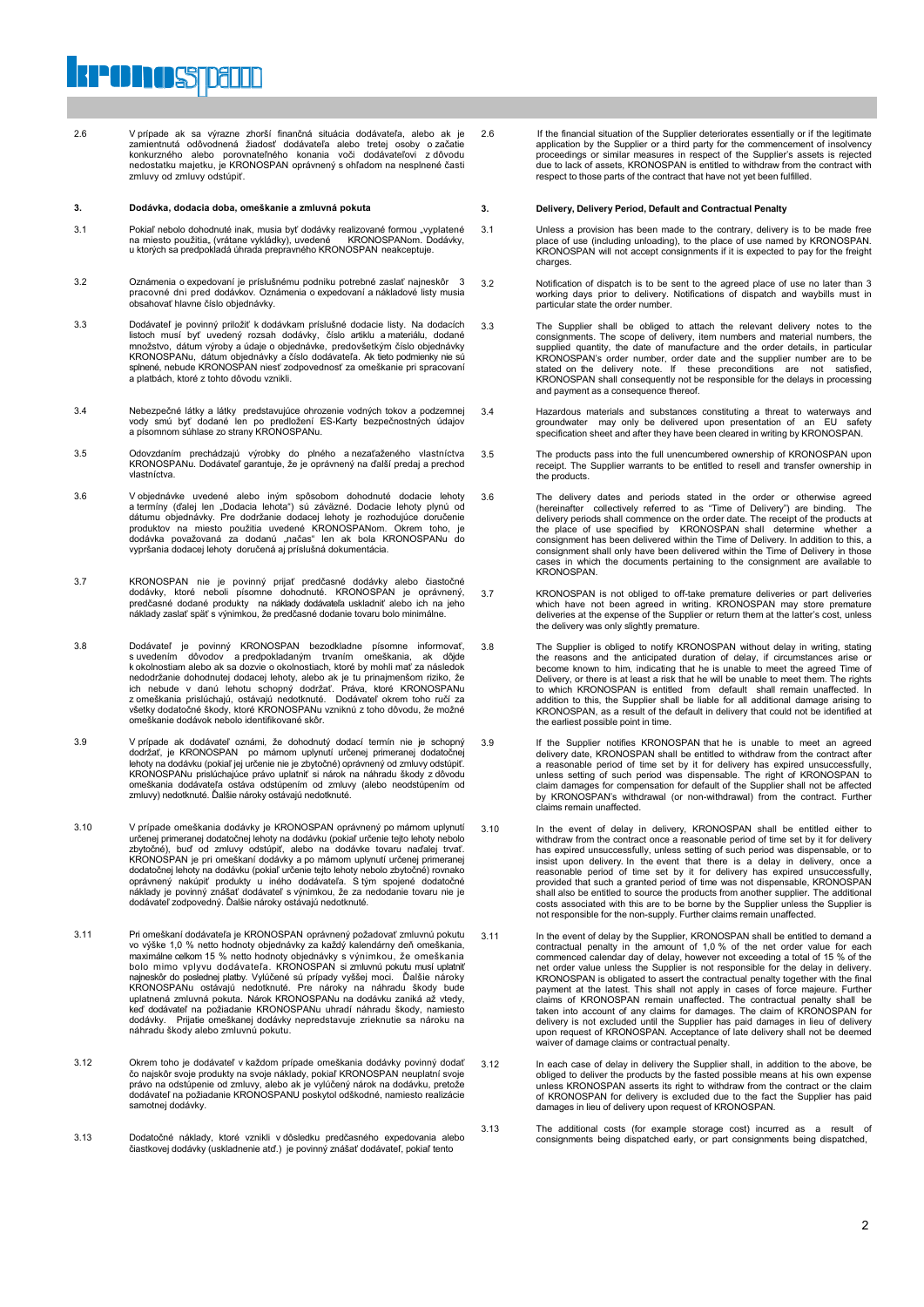výkon nebol KRONOSPANom písomne vyžiadaný a ak sa KRONOSPAN vyslovene písomne nevyjadril, že je ochotný znášať dodatočné náklady, ktoré v súvislosti s tým vzniknú.

#### **4. Vyššia moc**

4.1 Okolnosti vyššej moci oslobodzujú Zmluvné strany od ich záväzkov po dobu ich trvanie a v rozsahu ich vplyvu. V takomto prípade sa Zmluvné strany zaväzujú, že sa budú vzájomne bez omeškania písomne informovať a svoje záväzky prispôsobia zmeneným pomerom podľa dobrej viery. V prípade, že prekážka trvá<br>dlhšie ako 2 mesiace, je každá zo Zmluvných strán oprávnená od zmluvy odstúpiť,<br>berúc do úvahy ešte nesplnené časti zmluvy. Na požiadanie jedného

#### **5. Dokumentácia a zabezpečenie kvality**

- 5.1 Ak nebolo písomne dohodnuté inak je dodávateľ spolu s produktom povinný dodať predovšetkým nasledovnú produktovú dokumentáciu s výnimkou, že jeden alebo viaceré z nasledovných dokumentov nie sú pre príslušný produkt relevantné:
	- Materiálové špecifikácie, produktové tolerancie
	- Karty bezpečnostných údajov
	- Pokyny na prevádzku a spracovanie s toleranciami
	- Vyhlásenie o nezávadnosti (predovšetkým o nezávadnosti produktu ohľadom nebezpečenstva pre zdravie a život ako i dodržiavania podmienok týkajúcich sa výrobku a/alebo životného prostredia, napr. REACH).

Návody na montáž a prevádzku

Tieto podklady je dodávateľ povinný aktualizovať a zaslať KRONOSPANU bez vyzvania.

5.2 Dodávateľ je povinný vykonať primeranú kontrolu v súlade s aktuálnym stavom techniky.

> Dodávateľ je zodpovedný za kvalitu všetkých produktov dodaných spoločnosti<br>KRONOSPAN. Minimálne požiadavky na kontrolu kvality sú uvedené v dohodách<br>o kvalite produktov. Za vykonávanie kontrol, ktoré majú zabezpečiť určenú je zodpovedný dodávateľ.

#### **6. Ceny, faktúry a platby a vyúčtovanie**

- 6.1 Ceny uvedené v objednávke sú, pokiaľ nebolo písomne dohodnuté inak, pevné ceny a nemôžu byť menené.
- 6.2 V objednávke uvedené ceny je potrebné chápať ako "vyplatené na miesto<br>použitia". Ceny, ak nebolo písomne dohodnuté inak, zahŕňajú náklady na balenie, prepravné zariadenia, vzniklé náklady na nástroje ako i náklady na<br>transport až na miesto použitia určené spoločnosťou KRONOSPAN<br>nákladov dopravného poistenia ako i nákladov na colné odbavenie. Zákonom stanovená DPH je zahrnutá v cene, pokiaľ táto nie je vyslovene uvedená ako netto cena.
- 6.3 Faktúru je ihneď po dodávke potrebné zaslať e-mailom ako PDF-prílohu na emailovú adresu, ktorá Vám bola oznámená, resp. samostatnou poštou na adresu KRONOSPANu. Musí obsahovať predovšetkým dátum, číslo objednávky, číslo dodávateľa a meno a adresu príjemcu dodávky/služby. Ak tieto podmienky nie sú splnené, nebude faktúra považovaná za doručenú. Služby musia byť špecifikované podľa nákladov na personál a cien materiálu tak, aby príslušnú faktúru bolo možné preveriť. Dodávateľ je povinný takto označiť aj čiastkové faktúry a konečné vyúčtovania.

Protiplnenie KRONOSPANu je závislé od včasného a riadneho plnenia dodávky ako aj od prijatia faktúry spolu so všetkými príslušnými dokladmi ako sú certifikáty, potvrdenie o kontrole, potvrdenia o prebratí, preberacie protokoly a ostatnou dokumentáciou. Čiastkové faktúry si vyžadujú písomný súhlas.

- 6.4 Úhrada faktúr je realizovaná po prijatí produktu a obdržaní faktúry. Faktúry prijaté od 1. do 15. v mesiaci sú splatné posledný deň v mesiaci s 5% skontom; faktúry<br>prijaté od 16. do posledného dňa v mesiaci sú splatné 15. nasledujúci mesiac s<br>5% skontom. V prípade ak sú produkty dodané KRONOSPANU v neskorš s pravidlom, že namiesto dátumu prijatia faktúry bude za relevantný dátum<br>považovaný dátum prijatia produktov. Úhrada faktúry bude realizovaná najneskôr<br>do 90 dní od dodávky a predloženia faktúry čiste netto. KRONOSPAN je<br>
- 6.5 Pre včasnosť platby je rozhodujúcim dátum prevodu platby spoločnosťou KRONOSPAN. V prípade ak relevantný dátum podľa Bodu 6.4 pripadne na sobotu, nedeľu alebo štátny sviatok krajiny v sídle príslušnej spoločnosti KRONOSPANu, bude za rozhodujúci dátum platby považovaný najbližší možný bankový deň.
- 6.6 V prípade výskytu nedostatku, na ktorý sa vzťahuje záruka, je KRONOSPAN oprávnený platbu bez straty nároku na zľavu, skonto alebo podobné formy zníženia cien, odložiť do doby riadneho odstránenia nedostatku. Doba splatnosti začína v tomto prípade plynúť od kompletného odstránenie nedostatkov.

shall have to be borne by the Supplier, in so far as such services have not been<br>specifically requested by KRONOSPAN in writing, and KRONOSPAN has not<br>already made a specific written statement that it is prepared to bear a additional costs which may accrue to it.

#### **4. Force majeure**

4.1 Events caused by force majeure shall exempt the parties to the contract from their obligations for the duration of the disturbance and for the scope of its impact. In such a case the contract parties shall be obliged to notify each other in writing without delay and to adjust their obligations in good faith taking the prevailing circumstances into account. If the hindrance should last for more than 2 months, each contract party shall be entitled to withdraw from that part of the contract not yet fulfilled. Upon request of either party, the other party will declare after expiration of the period whether it will exercise its right of withdrawal.

#### **5. Documentation and Quality Control**

5.1 The Supplier shall have to supply in particular the following product documentation together with the products unless otherwise agreed in written or unless one or more of the following product documentation is not relevant for the respective product:

- Material specifications, product tolerances
- Safety data sheets
- Operating and processing instructions with tolerances
- Clearance certificates (especially clearance of the delivered product in respect of dangers for life, body and health as well as compliance with product- and/or environmental conditions, for example REACH)

 assembly instructions and operation manual The documents are to be updated by the Supplier and sent to KRONOSPAN without specific request.

5.2 The Supplier shall have to carry out quality controls in line with the latest state of the art.

> The Supplier shall be solely responsible for the quality of all the products he supplies to KRONOSPAN. The minimum specifications in terms of quality control will be recorded in the quality agreements. The Supplier shall be responsible for conducting the quality checks ensuring the stipulated product quality.

#### **6. Prices, Invoice and Payment, Set-Off**

- 6.1 The prices stated in the order are, unless otherwise agreed in writing, fixed prices and cannot be changed.
- 6.2 The prices quoted in the order are to be understood "free place of use". The prices include, unless otherwise agreed in writing, costs of packaging, shipping equipment, arising tooling costs as well as transportation costs until the place of<br>use stated by KRONOSPAN including costs of transit insurance as well as<br>customs clearance costs. Statutory VAT is included in the price un indicated net price.
- 6.3 The invoice is to be sent immediately after delivery by email as PDF attachment to the email address stated to you or by separate cover to the postal address of KRONOSPAN. It must in particular include date, order number, the supplier number, and the name and address of the beneficiary. If these preco invoices as being either part invoices or final invoices.

The consideration of KRONOSPAN shall depend on the delivery being fulfilled on time and properly as well as on the receipt of the invoice plus all the evidence belonging thereto such as certificates, test/acceptance certificates, acceptance records, time sheets on hours spent and other documentation. Part invoices may be issued in accordance with written understandings.

- 6.4. If an invoice is received from the  $1<sup>st</sup>$  to the 15<sup>th</sup> of the month, it will be paid following acceptance of the products and receipt of an invoice by the last day of<br>the month minus 5% prompt payment discount, and if an invoice is received from<br>the 16<sup>th</sup> to the last day of a month, it shall be paid on 1 received, the preceding payment deadlines shall apply accordingly, subject to the proviso that instead of the date of receipt of the invoice, the date of receipt of the products shall be taken as the relevant date. The invoice shall be paid not later than 90 days following delivery and presentation of invoice shall be paid straight net. KRONOSPAN is authorised to select whether to pay by cheque or by bank transfer.
- 6.5 With regard to timeliness of payment, the date of transfer of payment by KRONOSPAN shall be applicable. If the payment date as set out in section 6.4.<br>above falls on a Saturday, Sunday or public holiday of the federal shall be the next possible bank date.
- 6.6 If there is a defect covered by warranty, KRONOSPAN shall be entitled to postpone payment, without losing discounts, early payment discounts or similar price reductions until the defect has been properly rectified. The payment deadline in this context begins upon complete rectification of the defects.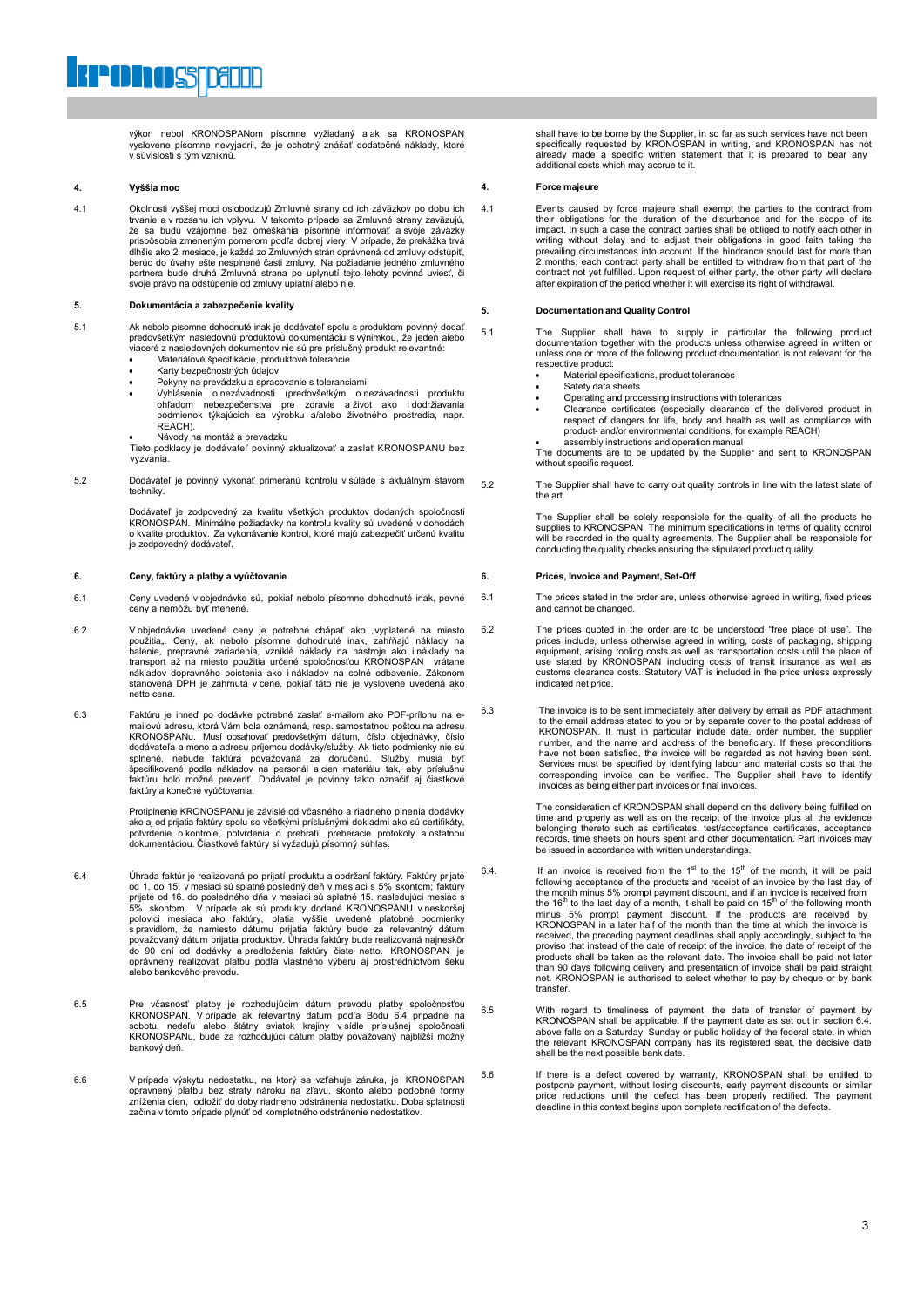# **POINOSTDELLE**

- 6.7 Príjem dodaných produktov a/alebo platba realizovaná KRONOSPANom nepredstavuje prebratie a bude realizovaná s výhradou kontroly faktúr a uplatnenia si práv vyplávajúcich zo záruky alebo ručenia a/alebo nároku na náhradu škody.
- 6.8. Dodávateľ je aj ak si uplatní protinároky oprávnený na započítanie pohľadávok len vtedy, ak boli protinároky stanovené príslušným súdom alebo sú nespochybniteľné.
- 6.8 KRONOSPAN je oprávnený započítať voči pohľadávkam dodávateľa všetky svoje pohľadávky a pohľadávky s ním v zmysle § 15 Zákona o akciových spoločnostiach spojenými spoločnosťami.

#### **7. Prechod rizika**

- 7.1 Dodávateľ znáša riziko náhodnej straty alebo náhodného zhoršenia produktov až do ich odovzdania KRONOSPANu.
- V prípade ak je dodávateľ zaviazaný k osadeniu alebo montáži produktov<br>v prevádzke KRONOSPANu, prechádza riziko náhodnej straty alebo náhodného<br>zhoršenia stavu produktu na KRONOSPAN až po jeho osadení alebo montáži.<br>Toto p prevzal.

#### **8. Nároky vyplývajúce z nedostatkov produktov a záruky**

- 8.1 KRONOSPAN je povinný oznámiť viditeľné vady do 14 kalendárnych dní od<br>dodávky produktov. Skryté vady oznámi KRONOSPAN dodávateľovi do 14<br>kalendárnych dní od zistenia nedostatku. Pri dodávkach zložených z väčšieho<br>počtu primerané množstvo dodaných produktov. Ak sa produkty stanú z dôvodu kontroly<br>nepredajnými, je množstvo produktov, ktoré sa majú skontrolovať potrebné<br>v primeranom rozsahu znížiť. V prípade ak jednotlivé náhodné kontroly d o vytriedenie chybných kusov dodávateľom, alebo uplatniť reklamáciu z dôvodu závadnosti voči celej dodávke tovaru. Ak je z dôvodu závadnosti produktov nevyhnutná vstupná kontrola idúca nad rámec bežnej kontroly produktov, je náklady za takýto druh kontroly povinný znášať dodávateľ. V prípade omeškania alebo straty oznámenia postačuje včasné odoslanie.
- 8.2 Dodávateľ garantuje nezávadnosť dodaných produktov. Týka sa to predovšetkým skutočnosti, že tieto produkty odpovedajú podkladom ako sú výkresy, popisy, technické požiadavky, vzorky, špecifikácie, podmienky prebratia atď., ktoré tvorili<br>základ objednávky. Okrem toho musia produkty spĺňať požiadavky príslušných<br>právnych predpisov, smerníc a ustanovení úradov, profesných zdr oznámená, alebo inak predpisom Spolkovej republiky Nemecko a byť v súlade s pravidlami a najnovšími poznatkami techniky. Dodávateľ oslobodzuje KRONOSPAN od všetkých nárokov tretích osôb, ktoré budú voči KRONOSPANu alebo jeho zákazníkom uplatnené z dôvodu nedostatkov alebo porušenia týchto predpisov s výnimkou, že dodávateľ nie je za nedostatky alebo porušenie týchto predpisov a pravidiel zodpovedný. V prípade pochybností zo strany dodávateľa<br>voči KRONOSPANom požadovanému prevedeniu objednávky, je dodávateľ<br>o takejto skutočnosti povinný KRONOSPAN ihneď písomne informovať.
- 8.3 Dodávateľ garantuje, že počas záručnej doby sa nevyskytnú žiadne nedostatky, nezávisle od toho, či bol nedostatok prítomný už pri prechode rizika alebo sa objavil až neskôr. Záručná doba činí 3 roky od momentu dodávky produktov na miesto použitia, určené KRONOSPANom. Ak dodávateľ dodá KRONOSPANu výrobný materiál, ktorý je určený na začlenenie do konečného produktu, začína záručná doba plynúť až od dodania konečného produktu konečnému zákazníkovi.
- 8.4 Nárok uplatniť si reklamáciu z dôvodu nedostatkov tovaru je považovaný za premlčaný po 3 rokoch od dodania produktov. Ak boli vadné produkty použité<br>v konštrukcii/budove v súlade s ich bežným spôsobom použitia a zavinili jej<br>závadnosť alebo ak sa jedná o vadu v štruktúre, činí doba premlčania 5

Pri vadách sa premlčacia doba predlžuje o čas medzi podaním reklamácie a odstránením závady.

8.5. Pri chybách produktov je KRONOSPAN podľa vlastného uváženia oprávnený<br>požadovať bezplatnú dodatočnú dodávku bezchybných produktov, alebo<br>odstránenie závady bez toho aby boli dotknuté zákonom určené práva<br>vyplývajúce z s ich určeným spôsobom použitia, po dodaní prevezené do inej destinácie ako je miesto použitia uvedené KRONOSPANOM. V prípade dodatočnej dodávky je dodávateľ povinný vyzdvihnúť a odviezť vadné diely na vlastné náklady.

> V prípade ak sa KRONOSPAN rozhodne pre odstránenie vady a nedá sa očakávať, že to dodávateľ prijme, je KRONOSPAN oprávnený požadovať bezplatne novú dodávku /poskytnutie služby, pre ktoré potom platia rovnaké práva vyplývajúce z vád produktu, alebo si uplatniť ďalšie zákonom stanovené nároky z dôvodu vád produktu.

8.6. V prípade ak si dodávateľ riadne nesplní svoj záväzok na dodatočnú dodávku nezávadných produktov alebo na odstránenie závady počas KRONOSPANom stanovenej primeranej doby, je KRONOSPAN oprávnený zakúpiť náhradu za chybné produkty u tretej osoby, alebo ich treťou osobou nechať odstrániť.

6.7 Taking receipt of delivered products and/or paying for them by KRONOSPAN shall not constitute acceptance and shall be made subject to the reservation of the invoice being checked as well as the assertion of claims under warranty or guarantee and/or compensation claims for damages.

- 6.8 The Purchaser shall only be entitled to offset payment or assert counterclaims if the counterclaims have been finally and conclusively been established by a competent court of law or are undisputed.
- 6.9 KRONOSPAN may offset its claims as well as claims of associated companies of KRONOSPAN in the sense of § 15 German Joint Stock Corporation Act against claims of the Supplier.

#### **7. Transfer of Risk**

- 7.1 The Supplier bears the risk of the accidental loss or incidental deterioration of the products until such time as these are provided to KRONOSPAN.
- 7.2 If the Supplier is required to erect or install the products at the premises of KRONOSPAN, the risk of the accidental loss or incidental deterioration of the products shall not pass to KRONOSPAN until the products have been completely erected or installed. This also applies if KRONOSPAN assumed certain services, such as transport costs.

#### **8. Claims for Defects and Guarantees**

- 8.1 KRONOSPAN shall notify obvious defects within 14 calendar days of delivery of<br>the products. KRONOSPAN shall notify the Supplier of any concealed defects<br>within 14 calendar days of such defects being established. In the deliveries comprising a large number of the same type of product, KRONOSPAN shall inspect an appropriate number of those products for defects. If the products become unsaleable through the inspection, the volume to be inspected shall be reduced accordingly. If individual random samples of a delivery are defective, KRONOSPAN can at its discretion demand either the removal of the defective items by the Supplier or assert claims for defects in respect of the entire delivery. If defects in the products necessitate an inspection of the products going beyond the standard inspection of goods received, the Supplier must bear the costs of such inspection. In the case of the delay or loss of the notice, the timely posting shall be sufficient.
- 8.2 The Supplier guarantees that the delivered products are free of defects. This also includes in particular that these comply with the documents such as drawings, descriptions, duties record book, specimens, specifications, terms and conditions of acceptance etc. on which the order are based. In addition to this, the products must also comply with the respective statutory regulations and directives of official bodies, professional associations and trade associations of the country of destination of the products known to the Supplier or otherwise those of the Federal Republic of Germany and comply with the regulations and the state-ofthe-art technology. The Supplier shall release KRONOSPAN from all third party claims asserted against KRONOSPAN or its customers on the basis of the defects or the breach of these provisions or regulations, unless the Supplier is not responsible for the defects or the breach of these provisions or regulations. KRONOSPAN must be notified immediately in writing of any misgivings that the Supplier may have in respect of the performance of the order as specified by KRONOSPAN.
- 8.3 The Supplier shall guarantee that no defects occur within the warranty period irrespective of whether a defect already existed when risk was passed over or only became apparent subsequently. The warranty period shall be 3 years from the point in time at which the products were delivered to the place of use determined by KRONOSPAN. If the Supplier delivers production material to KRONOSPAN which is earmarked for installation in the final analysis in the end product, the warranty period shall only begin once the end product has been delivered to the end customer.
- 8.4 The warranty claims shall become time-barred upon expiry of a period of 3 years from delivery of the products. If the defective products were used in construction<br>in line with their customary usage and caused the defectiveness of such<br>construction or where the claim concerns a defect in a structure, t fraudulently concealed the defect.

In the event that there are defects, the limitation period shall be extended by the period of time between the notification and the rectification of the defect.

8.5 In case of defects in the products, KRONOSPAN shall, notwithstanding the statutory rights based on defects, be entitled at its discretion to demand the delivery of non-defective products free of charge or to have a repair carried out. In both cases the Supplier shall bear all costs connected with free replacement or repair. This shall also apply if, in accordance with their designated use, the products were transported to a destination other than the place of use stipulated by KRONOSPAN. In the event that a replacement is delivered, the Supplier shall have to take back the defective parts at his own expense.

> If KRONOSPAN chooses to have the defect rectified and if this is unreasonable to expect from the Supplier to accept this, KRONOSPAN may demand a replacement delivery / service free of charge, for which the same warranty regulations shall then apply, or KRONOSPAN may make recourse to statutory warranty claims in addition

8.6 If the Supplier fails to duly provide subsequent delivery of non-defective products or duly rectify the defect within a reasonable deadline set by KRONOSPAN,<br>KRONOSPAN may buy in a replacement for the defective products from a third<br>party or have the defect rectified by a third party. In both cases the Su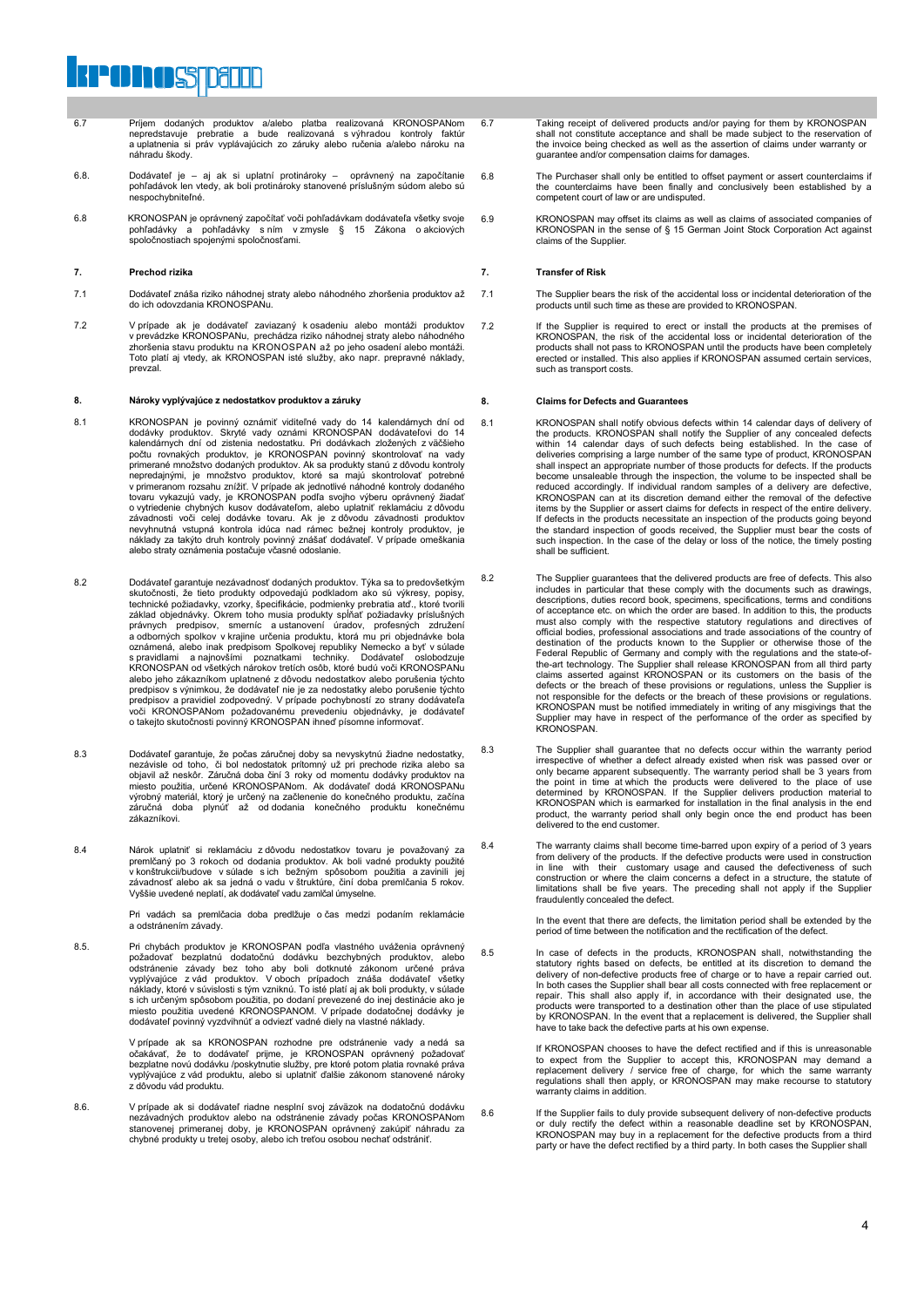

V oboch prípadoch znáša všetky náklady, ktoré v súvislosti s tým vznikli dodávateľ s výnimkou, že dodávateľ nie je za neposkytnutie dlžnej služby pred vypršaním dodatočne určenej doby na jej dodanie zodpovedný. Určenie konečného termínu nie je nevyhnutné predovšetkým vtedy ak dodávateľ<br>odmietne oba druhy dodatočného plnenia, alebo ak KRONOSPANu prisiúchajúce<br>dodatočné pl alebo ak sa vyskytnú výnimočné okolnosti, ktoré berúc do úvahy vzájomné záujmy, odôvodňujú okamžité uplatnenie reklamácie z dôvody závadnosti produktu. O výnimočných okolnostiach v tomto zmysle hovoríme predovšetkým v naliehavých prípadoch, v ktorých by dodatočné plnenie zo strany dodávateľa<br>s veľkou pravdepodobnosťou neodvrátilo znevýhodnenie KRONOSPANu.<br>V tomto prípade je KRONOSPAN oprávnený prijať nevyhnutné opatrenia na<br>náklady a

- 8.7. V prípade nedostatkov u produktov je KRONOSPAN oprávnený účtovať<br>dodávateľovi za každý prípad chyby produktu manipulačný poplatok vo výške 5<br>‰ z netto hodnoty objednávky príslušnej dodávky, minimálne však 100,00 € ne s výnimkou, že dodávateľ nie je za závadnosť produktu zodpovedný. Dodávateľ má<br>nárok na dôkaz, že KRONOSPANu nevznikla žiadna škoda, alebo že škoda,<br>ktorá vznikla je výrazne nižšia ako manipulačný poplatok. Ďalšie nároky KRONOSPAN ostávajú nedotknuté
- 8.8 Ostatné alebo nad rámec idúce práva KRONOSPANu ostávajú ustanoveniami Všeobecných podmienok nákupu nedotknuté.
- 8.9 Prijatie produktov a spracovanie, úhrada, opätovné objednanie produktov, ktoré do teraz neboli označené za vadné a reklamované, nepredstavuje žiadne odsúhlasenie dodávky a žiadne zrieknutie sa nárokov vyplývajúci z vád produktu zo strany KRONOSPANu.
- 8.10 Ďalšie záruky dodávateľa ostávajú nedotknuté.

#### **9. Balenie a životné prostredie**

- 9.1 Produkty musia byť zabalené tak, aby sa počas transportu na určené miesto použitia (za bežných prepravných podmienok) zabránilo ich poškodeniu.
- 9.2 Všetky obaly dodané KRONOSPANu musia byť buď bezodplatne odobrané späť dodávateľom, alebo ich dodávateľ musí mať uzatvorenú zmluvu s autorizovaným zariadením alebo byť súčasťou systémom na recykláciu odpadu, ktoré je<br>ekvivalentom nemeckého systému "Das Duale System Deutschland" (DSD), ISD INTERSEROH, Landbell AG a pod. V tomto prípade je na dodacom liste a rovnako aj na každej faktúre potrebné uviesť príslušné číslo licencie.
- 9.3 Dodávatelia, ktorí nie sú súčasťou recyklačného systému, musia pri každej dodávke vykázať presné množstvo obalového materiálu podľa typu materiálu a jeho množstva.

#### **10. Nebezpečné látky a prípravky**

- 10.1 Dodávateľ je povinný dodržiavať všetky zákonné ustanovenia predovšetkým pre<br>produkty a materiály, ako i postupy, ktoré si zdôvodu zákonov, nariadení,<br>ostatných ustanovení alebo zdôvodu ich zloženia a ich vplyvu na živ prostredie vyžadujú špeciálnu manipuláciu (okrem iného v súvislosti s ich prepravou, balením, označovaním, skladovaním, manipuláciou, výrobou prepravou, balením, skladovaním, manipuláciou, výrobou, a likvidáciou).
- 10.2 KRONOSPAN je oprávnený vrátiť dodávateľovi bezplatne všetky nebezpečné látky a látky škodlivé pre vodu, ktoré mu boli poskytnuté za účelom vykonávania skúšok.
- 10.3 Dodávateľ ručí KRONOSPANu za všetky škody vzniklé v dôsledku nedodržania platných právnych predpisov s výnimkou, že dodávateľ nie je za nedodržanie právnych predpisov zodpovedný.

#### **11. Zodpovednosť za vady výrobku**

- 11.1 V prípade uplatnenia reklamácie voči KRONOSPANu podľa nemeckého zákona o zodpovednosti za chybné výrobky alebo podľa práva inej krajiny z dôvodu závadnosti ním vyrobeného, alebo inak na trh uvedeného produktu, je dodávateľ<br>povinný oslobodiť KRONOSPAN od všetkých nárokov tretích osôb s výnimkou,<br>že dodávateľ nie je za chybu výrobku a vzniklú škodu podľa zákona<br>o zod KRONOSPANu vzniknú v dôsledku využitia právnych služieb alebo inak súvisiacimi s odvrátením nárokov vyplývajúcich zo zákona o zodpovednosti za vady výrobkov.
- 11.2 V prípade uplatnenia nároku voči KRONOSPANu podľa Bodu 11.1 je dodávateľ povinný poskytnúť KRONOSPANU všetky potrebné informácie a podporu pri odvrátení takýchto nárokov.
- 11.3 Ak je KRONOSPAN z dôvodu závadnosti výrobkov dodaných dodávateľom nútený realizovať zvolávaciu, výmennú alebo varovnú akciu, alebo ak je takáto akcia nevyhnutná predovšetkým zdôvodu ohrozenia zdravia aživota osôb, je<br>dodávateľ v rámci jeho povinnosti oslobodenia nás od nárokov povinný<br>prevziať náklady, ktoré v súvislosti s tým vzniknú. O obsahu a rozsahu<br>realizovaných možné a potrebné, informovať a dá mu možnosť sa k nim vyjadriť. Dodávateľ je

bear all the costs incurred in this connection, unless the Supplier is not responsible for the failure to perform the service owed before the expiry of the deadline. The setting of a deadline is not necessary in particular if the Supplier<br>refuses to provide both types of subsequent performance or if the subsequent<br>performance owed to KRONOSPAN fails or is unreasonable for KRO The subsequent performance by the Supplier is unreasonable for KRONOSPAN in particular if KRONOSPAN has already supplied the defective products to third<br>parties. In addition, there is no need for a deadline to be set if the Supplier<br>seriously and conclusively refuses to perform or if there are which, giving due consideration of the mutual interests involved, justify the immediate assertion of the claim for defects. For the purposes of this provision, special circumstances shall be given in particular in urgent cases in which subsequent performance by the Supplier is unlikely to avert the disadvantage to KRONOSPAN. In this case, KRONOSPAN is entitled to perform the necessary<br>measures at the cost and at the risk of the Supplier, even in the absence of the<br>fruitless expiry of a reasonable deadline, provided KRONOSPAN notifie Supplier accordingly.

- 8.7 In case of defects in the products, KRONOSPAN shall be entitled to invoice the Supplier for each case of defect a handling fee in the amount of 5 % of the net order value of the respective delivery, however not less than € 100.00 net unless the Supplier is not responsible for the defect. The Supplier shall be entitled to evidence that KRONOSPAN has incurred either no loss or that the loss incurred is significantly lower than the handling fee. Further claims remain unaffected.
- 8.8 KRONOSPAN's other rights or rights going beyond this shall not be affected by the regulations agreed in the General Terms and Conditions of Purchase.
- 8.9 The acceptance of the products and the processing, payment and reordering of products that have not yet been recognised to be defective and notified as such do not constitute approval of the delivery, nor do the aforem
- 8.10 This shall be without prejudice to further guarantees of the Supplier.

#### **9. Packing and the Environment**

- 9.1 Products have to be packed in such a way that the products will not be damaged on the way to the stipulated point of use under normal transport conditions.
- 9.2 All packaging delivered to KRONOSPAN will either have to be taken back by the Supplier free of cost to KRONOSPAN or the Supplier will have to have a valid contractual agreement with a recognized recycling system such as "Das Duale System Deutschland" (DSD), ISD INTERSEROH, Landbell AG, etc. In this case the applicable licence number has to be stated not only on the delivery note but also on each invoice.
- 9.3 Suppliers not participating in a recycling system will have to show the precise packing quantities by material and volume for each delivery.

#### **10. Hazardous goods and Preparations**

- 10.1 The legal regulations are to be observed by the Supplier for goods and materials in particular, as well as for processes subject to special treatment inter alia with<br>regard to transport, packing, marking, storage, handling, manufacture and<br>disposal as a result of laws, decrees, and other regulations, a disposal as a result of laws, decrees, and other regulations, as far as composition and impact on the environment of goods and materials are concerned.
- 10.2 KRONOSPAN is entitled to return hazardous materials and substances constituting a threat to waterways and groundwater provided for test purposes to the Supplier free of charge.
- 10.3 The Supplier shall be liable to KRONOSPAN for all damages incurred as a result of non-compliance with the existing statutory regulations, unless the Supplier is not responsible for the non-compliance with the statutory regulations.

#### **11. Product liability**

- 11.1 If a claim is asserted against KRONOSPAN under German Product Liability law or the law of another country on account of a product it has manufactured or otherwise put into circulation being defective, the Supplier shall be obliged to indemnify KRONOSPAN from all third party claims, unless the Supplier is not responsible pursuant to the principles of product liability law for the defect and the damage caused. This shall be without prejudice to any further claims. This indemnification obligation shall also include the costs which KRONOSPAN incurs as a result of calling in legal assistance or otherwise in connection with warding off product liability claims.
- 11.2 In the event of a claim being asserted against KRONOSPAN in accordance with clause 11.1, the Supplier shall give KRONOSPAN all reasonable information and support necessary to ward off the claims.
- 11.3 In so far as KRONOSPAN is obliged to conduct a recall, exchange or warning campaign on account of the products delivered by the Supplier being defective, or if such measures become necessary in particular on account of a threat to health or live of people, the Supplier shall be obliged within the scope of his indemnification obligation to assume the costs arising in this connection. To the<br>extent possible and reasonable, KRONOSPAN shall notify the Supplier of the<br>contents and scope of the measures to be performed and shall prov opportunity to respond. The Supplier shall support KRONOSPAN during the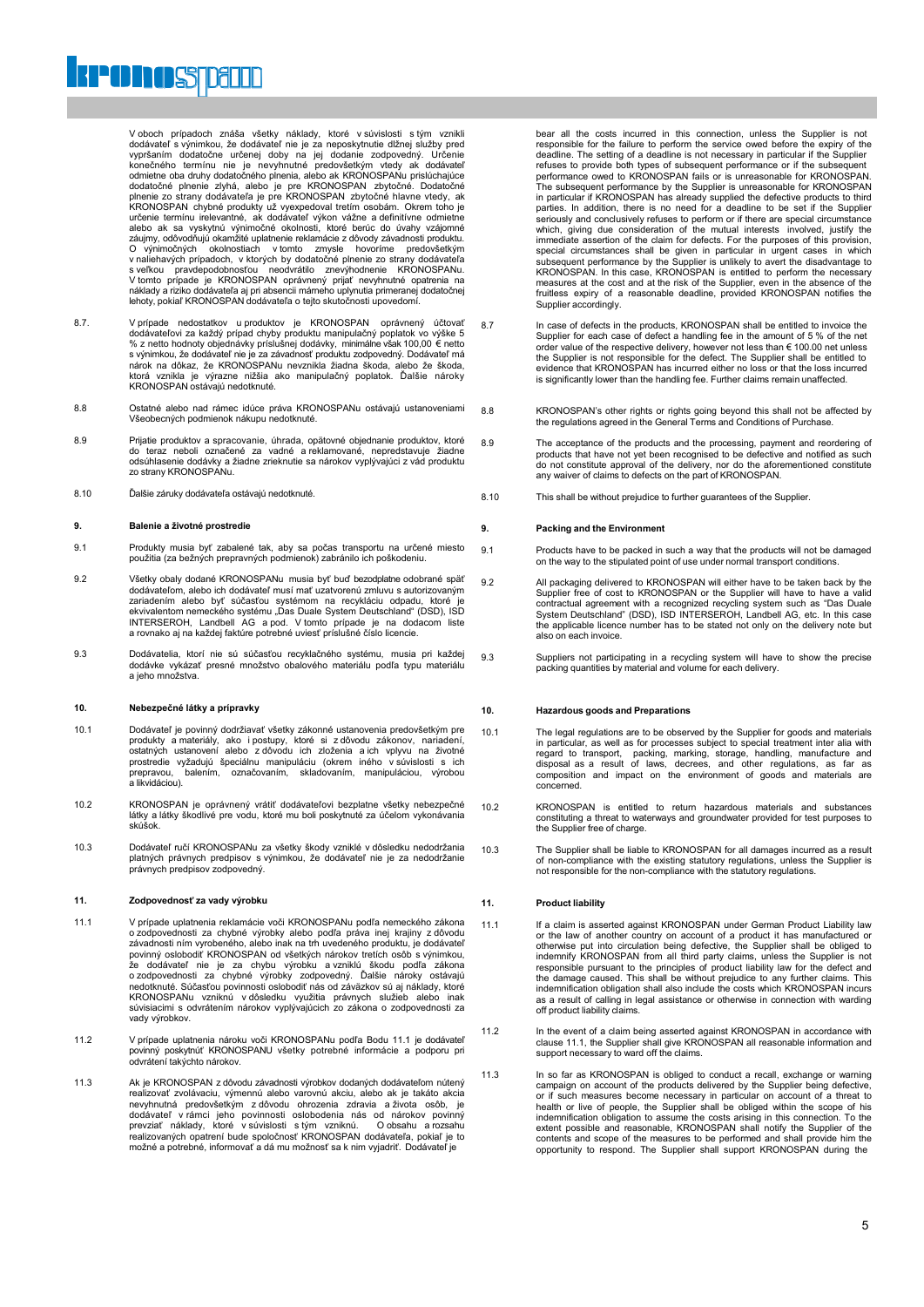povinný podporiť KRONOSPAN v maximálnej možnej miere pri realizácii týchto opatrení a je povinný prijať všetky príslušné opatrenia, ktoré mu KRONOSPANom boli nariadené.

#### **12. Ochranné práva tretích osôb**

**PONOSTDEND** 

- 12.1 Dodávateľ garantuje, že dodávka a použitie produktov neporušuje žiadne práva tretích osôb (predovšetkým národné a medzinárodné práva týkajúce sa patentov, značiek, úžitkových vzorov a autorských práv). Dodávateľ oslobodí KRONOSPAN a jeho zákazníkov od akýchkoľvek nárokov tretích osôb vyplývajúcich z akéhokoľvek porušenia ochranných práv. Povinnosť oslobodiť nás od nárokov iných strán sa<br>vzťahuje aj na všetky výdavky, ktoré KRONOSPANu v súvislosti s tým vzniknú.<br>KRONOSPAN má predovšetkým právo získať povolenie na používanie produ od tretích osôb na náklady dodávateľa. Povinnosť oslobodiť nás od nárokov neplatí, ak dodávateľ nie je za porušenie ochranných práv tretích osôb zodpovedný.<br>Povinnosť oslobodenia od nárokov rovnako neplatí, ak boli produkty vyrobené podľa<br>výkresov, modelov alebo iných podrobných informácií poskytnutých r ovimiost osiobodchia<br>výkresov, modelov<br>KRONOSPANom
- 12.2 Zmluvné strany sa zaväzujú, že sa bez omeškania budú vzájomne písomne informovať o rizikách porušenia a údajných prípadoch porušenia, o ktorých sa dozvedeli a po vzájomnej dohode a súhlase prijmú primerané, dostupné a možné protiopatrenia proti nárokom z deklarovaného porušenia.

- 13.1 Ani akýmkoľvek spôsobom rozšírená, ani predĺžená výhrada vlastníctva dodávateľa nebude KRONOSPANom uznaná a bude považovaná za neplatnú. Vo všetkých ostatných prípadoch platí len dohodnutá jednoduchá výhrada vlastníctva dodávateľa, ak sa vzťahuje na platobné záväzky KRONOSPANu v súvislosti s príslušnou zmluvou.
- 13.2 KRONOSPAN si vyhradzuje všetky práva, predovšetkým ochranné práva<br>a vlastníctvo na dieloch, surovinách, nástrojoch, atď., poskytnutých dodávateľovi<br>(ďalej nazývané len "Výrobné prostriedky"), ako aj vlastníctvo poskyt položky").
- 13.3 Náklady a riziko za transport a odovzdanie výrobných prostriedkov a ostatných dodaných položiek znáša dodávateľ, ak nebolo písomne dohodnuté inak.
- 13.4 Dodávateľ sa zaväzuje, že primeraným spôsobom a viditeľne označí všetky výrobné prostriedky a ostatné dodané položky, ktoré mu KRONOSPANom boli<br>poskytnuté – ako majetok KRONOPANU. Dodávateľ nie je oprávnený dať<br>výrobné prostriedky alebo ostatné položky poskytnuté mu KRONOSPANom do<br>zálohy, prev písomne upovedomiť a poskytnúť mu všetky potrebné informácie. Ďalej je povinný informovať tretie osoby o vlastníckych právach KRONOSPANu a podieľať sa na opatreniach prijatých KRONOSPANu na ochranu spomenutých prostriedkov dodávateľ zodpovedný.
- 13.5 Dodávateľ sa zaväzuje, že s výrobnými prostriedkami a ostatnými dodanými položkami bude narábať so starostlivosťou zodpovedného obchodníka a zdarma ich uskladní a poistí v reprodukčnej hodnote (cena nového zariadenia) na požiadanie povinný poskytnúť KRONOSPANu dôkaz o uzatvorení a stave poistenia a poistných zmlúv. V prípade ak si dodávateľ svoju povinnosť na uzatvorenie poistenia, alebo predloženie dôkazu o jeho uzatvorení nesplní, je KRONOSPAN oprávnený, nie však povinný, uzavrieť príslušné poistenie na náklady dodávateľa.
- 13.6 Dodávateľ je povinný znášať náklady štandardnej údržby a bude vykonávať<br>prípadne potrebné údržbárske a inšpekčné práce ako aj uržbárske<br>a opravárenské práce v bežných intervaloch na jeho vlastné náklady. Vzniklé<br>poško
- 13.7 Spracovanie, premena, spojenie alebo zmiešanie výrobných prostriedkov<br>poskytnutých KRONOSPANom bude realizované v prospech KRONOSPANu.<br>V prípade ak sú výrobné prostriedky KRONOSPANu spracované, pretvorené,<br>spájané ale vzniknutej veci spoluvlastníctvo v pomere hodnoty jeho výrobných prostriedkov<br>k novej veci. Ak je spracovanie, premena, spojenie alebo zmiešania realizované<br>spôsobom, že výrobné prostriedky KRONOSPANu môžu byť považované z spoluvlastníctvo na hlavnej veci v pomere hodnoty jeho výrobných prostriedkov<br>k novej veci. Vo všetkých prípadoch je dodávateľ povinný zachovať podiel<br>spoluvlastníctva KRONOSPANu pre KRONOSPAN. V ostatných záležitostiach platia pre novo vzniknutú vec rovnaké ustanovenia ako pre výrobné prostriedky.
- 13.8 Dodávateľ nesmie sprístupniť výrobné prostriedky a ostatné dodané položky 13.8 The Supplier is not authorised to make the Means of Production and Other Items

measures to be performed to the best of his abilities and shall take all reasonable measures ordered by KRONOSPAN.

#### **12. Third Party Proprietary Rights**

- 12.1 The Supplier guarantees that the delivery and use of the products does not infringe any third party's rights (in particular national or intermational patent rights, trademarks, utility patent rights, and copyrights) T Supplier is not responsible for the breach of third party proprietary rights, nor does it apply if products were manufactured in accordance with sketches, models or other detailed information provided by KRONOSPAN.
- 12.2 The contract parties shall undertake to notify each other without delay in writing of any risks of breaches and alleged breaches of which they become aware and shall upon mutual consent take all reasonable, available and possible counter measures against asserted breaches

#### **13. Výhrada vlastníctva, poskytnutie výrobných a iných prostriedkov 13. Retention of title, Provision of Means of Productions and other Items Supplied**

- 13.1 Neither an expanded retention of title nor an extended retention of title by the Supplier whatsoever, shall be recognised by KRONOSPAN and shall be invalid. In all other cases an agreed, simple retention of title by the Supplier shall be valid only, if it refers to payment obligations of KRONOSPAN solely with respect to the respective contract.
- 13.2 KRONOSPAN reserves all rights, in particular property rights and title, in the parts, raw materials, tools etc. (referred to hereinafter as "Means of Production") made available to the Supplier as well as documents, samples, models, data etc. handed over, (hereinafter: "Other Items Supplied").
- 13.3 The Supplier shall bear the costs and the risk of transporting and handing over the Means of Production and Other Items Supplied, unless agreed otherwise in writing.
- 13.4 The Supplier shall be obliged to properly label all Means of Production and Other Items Supplied provided by KRONOSPAN so that they are identified as property of KRONOSPAN. The Supplier is not authorised to pledge in lien, furnish as security or otherwise dispose of the Means of Production or Other Items Supplied in a manner that could threaten KRONOSPAN's ownership thereof. In the case of pledges or other encroachment by third parties, the Supplier must notify<br>KRONOSPAN without delay in writing and provide all necessary information;<br>inform the third party of the ownership rights of KRONOSPAN; and partici court costs for the assertion of the ownership rights of KRONOSPAN, the Supplier shall be liable vis-à-vis KRONOSPAN to reimburse the resultant loss, unless the Supplier was not responsible for the breach of duty.
- 13.5 The Supplier is required to handle the Means of Production and other Items Supplied with the due care of a reasonable merchant, to store them free of charge and to insure them at his expense against fire, water and theft so that they are covered for replacement value at new. The Supplier hereby today assigns to KRONOSPAN all compensation claims under such insurance. KRONOSPAN hereby accepts such assignment. If, pursuant to the insurance contract, assignment is not permissible, the Supplier hereby instructs the insurer to make any payments to KRONOSPAN only. This shall be without prejudice to any statutory claims of KRONOSPAN going beyond this. On demand, the supplier shall furnish KRONOSPAN with evidence of the conclusion and maintenanc obligation to conclude insurance or to furnish evidence of the conclusion of an insurance contract, KRONOSPAN is entitled, but not under any obligation, to take out corresponding insurance at the Supplier's cost.
- 13.6 The Supplier shall bear the costs of standard maintenance and shall perform any such maintenance and inspection works that become necessary, as well as all maintenance and repair work at the customary intervals at its own cost. The Supplier must notify KRONOSPAN of any damages without delay in writing.
- 13.7 The processing, conversion, connection or mixture of means of production<br>provided by KRONOSPAN carried out by the Supplier shall be for KRONOSPAN.<br>If the means of production are processed, converted or inseparably ass mixed with goods of the Supplier or other third parties, KRONOSPAN shall acquire co-ownership in the new product in proportion to the value of its product<br>to the new product. If the processing, conversion, assembly or mixture takes<br>place in such a way that the Means of Production of KRONOSPAN i regarded as an integral component of a main product belonging to the Supplier,<br>the Supplier shall have to grant KRONOSPAN co-ownership in the main product<br>in proportion of the value of KRONOSPAN's Means of Production to th
	-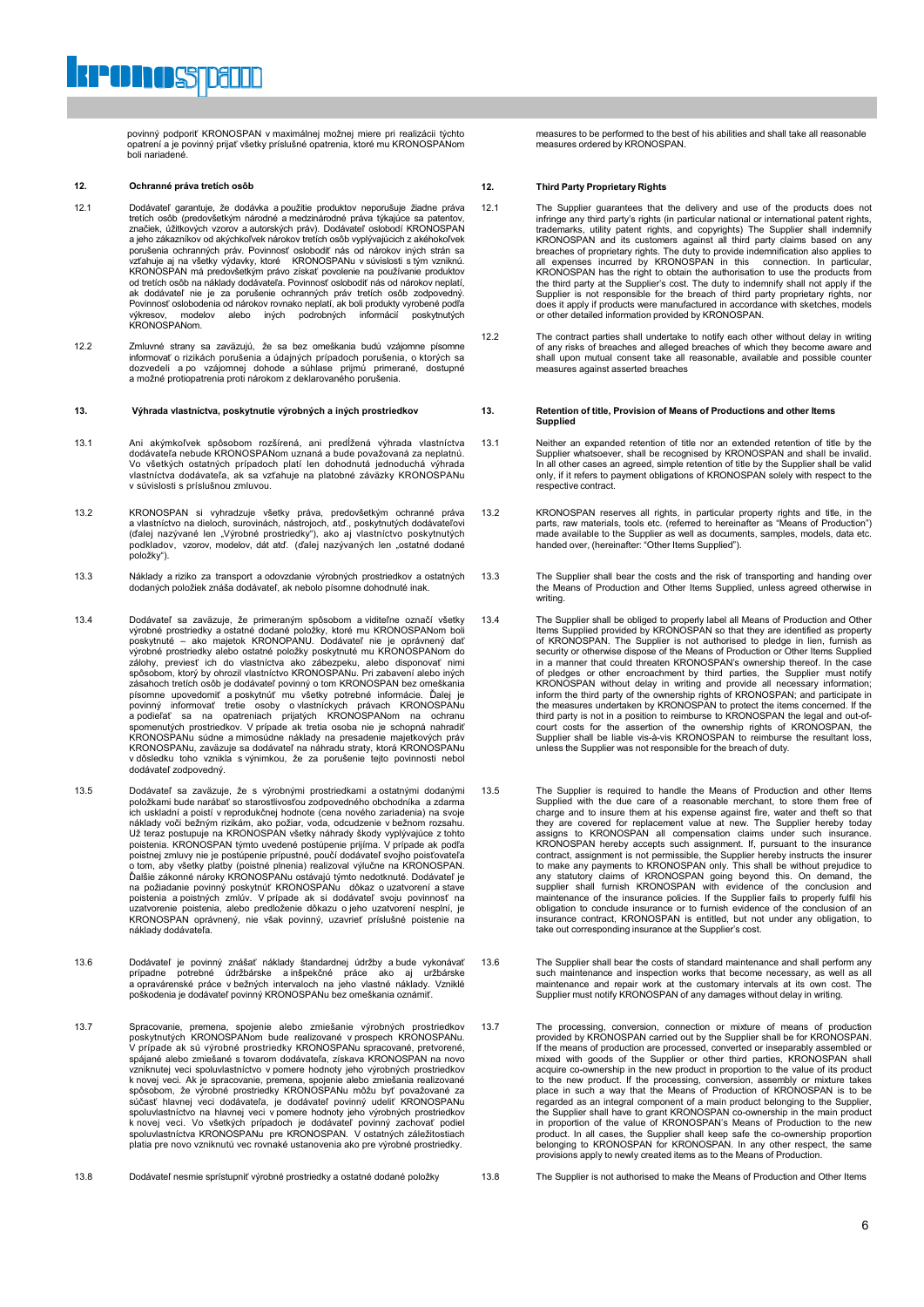tretím osobám. Dodávateľ nie je predovšetkým oprávnený robiť si kópie, repliky alebo iné duplikáty.

**PODDOSTRATIT** 

- 13.9 Dodávateľ použije výrobné prostriedky a pomôcky ponechané mu spoločnosťou Kronospan výlučne na výrobu KRONOSPAN-om objednaných výrobkov.
- 13.10 Produkty, ktoré dodávateľ celkom alebo čiastočne vyrobí podľa inštrukcií<br>KRONOSPANu, alebo s použitím KRONOSPANu ponechaných výrobných<br>prostriedkov alebo iných dodaných položiek, smie dodávateľ sám použiť alebo ponúknuť, dodať alebo iným spôsobom sprístupniť tretím osobám, len po<br>písomnom súhlase KRONOSPANu. Toto platí aj pre produkty, ktoré<br>KRONOSPAN oprávnene neprijal. Dodávateľ sa zaväzuje za každý prípad<br>porušenia týchto závä podľa vlastného uváženia, ktorej výška môže byť v prípade sporu preverená príslušným Okresným súdom s výnimkou, že za porušenie nie je dodávateľ zodpovedný. Okrem toho predstavuje porušenie jednej z týchto požiadaviek významný dôvod, ktorý KRONOSPAN oprávňuje k výnimočnému vypovedaniu zmluvy ak sú pre to splnené prípadné ďalšie právne predpoklady. Ďalšie nároky KRONOSPANu ostávajú nedotknuté. Pre nároky na náhradu škody bude uplatnená zmluvná pokuta.
- 13.11 Dodávateľ sa zaväzuje nahradiť KRONOSPANu škody, ktoré KRONOSPAN utrpel v dôsledku straty, zničenia alebo iného poškodenia výrobných prostriedkov alebo ostatných dodaných položiek s výnimkou, že dodávateľ nie je za takúto stratu, zničenie, alebo iné poškodenie výrobných prostriedkov alebo iných dodaných prostriedkov zodpovedný. Dodávateľ je o strate, zničení alebo inom poškodení povinný informovať KRONOSPAN písomne a bez akéhokoľvek omeškania.
- 13.12 Výrobné prostriedky a ostatné dodané položky musia byť KRONOSPANu, ak už<br>nie sú na plnenie zmlúv uzatvorených so spoločnosťou KRONOSPAN potrebné,<br>na jeho požiadanie vždy a bezplatne vrátené. V prípade ak má dodávateľ výrobných prostriedkoch spoluvlastníctvo, tak je vydanie realizované súbežne voči vyplateniu podielu spoluvlastníctva dodávateľa. Transport späť do KRONOSPANu je realizovaný na náklady a riziko dodávateľa. Dodávateľ je povinný uhradiť KRONOSPANu náhradu za opotrebovanie alebo iné zhoršenie stavu výrobných prostriedkov a ostatných dodaných položiek, ktoré je nad rámec<br>prirodzeného opotrebovania s výnimkou, že dodávateľ nie je za opotrebovanie<br>idúce nad rámec bežného opotrebovania zodpovedný.

### **14. Zamestnanci dodávateľa**

- 14.1 Dodávateľ poskytne zamestnancov v takom počte ,aký je potrebný na poskytnutie služieb podľa zmluvy. Títo podliehajú výlučne pokynom dodávateľa. Týka sa to<br>hlavne určenia dĺžky pracovného času, ako napr. začiatok a koniec pracovného<br>času, ktoré prislúcha výlučne dodávateľovi. Za sledovanie výkonu doh je zodpovedný dodávateľ sám. Dodávateľ je povinný zabezpečiť ubytovanie a transport svojich zamestnancov.
- 14.2 Dodávateľ garantuje, že voči zamestnancom, ktorých zamestnáva v areáli<br>KRONOSPANu sú dodržané a splnená všetky v danej krajine platné právne<br>predpisy týkajúce sa dane zo mzdy, sociálneho poistenia, povolenia na pobyt akéhokoľvek z týchto záväzkov primeranú, KRONOSPANom podľa vlastného uváženia určenú sumu ako zmluvnú pokutu, ktorej výška môže byť v prípade sporu<br>preverená kompetentným Okresným súdom s výnimkou, že dodávateľ nie je za toto<br>ponušenie zodpovedný. Okrem toho predstavuje porušenie voči jedne Ďalšie nároky KRONOSPANu ostávajú nedotknuté. Pre nároky na náhradu škody bude uplatnená zmluvná pokuta.
- 14.3 Pokiaľ je dodávateľ viazaný kolektívnou zmluvou alebo ak sa dohodol, že kolektívna zmluva bude uplatnená na pracovné podmienky, ručí za dodržiavanie pracovných podmienok vrátane platobných podmienok uvedených v platnej kolektívnej zmluve, voči zamestnancom a kontraktorom angažovaným na realizáciu daných prác. Ak dodávateľ nie je viazaný kolektívnou zmluvou a neplatia žiadne teritoriálne a odborne príslušné kolektívne zmluvy, zaväzuje sa, zamestnancom za vykonanie nariadených prác zaplatiť primeranú mzdu, ktorá nebude nezmyselne nízka a v rozpore s dobrými mravmi. Ak sú na výkon prác nasedení kontraktori, je dodávateľ povinný zabezpečiť, že ich mzda bude<br>odpovedať minimálne mzde platnej pre porovnateľných zamestnancov<br>dodávateľa, pokiaľ kontraktori nie sú platení podľa pre nich platnej tarifnej zmluvy.
- 14.4 Dodávateľ sa zaväzuje, že nebude ani počas zmluvného vzťahu s KRONOSPANom ako aj po dobu ďalších dvoch rokov po jej ukončení, buď sám alebo prostredníctvom tretích osôb, priamo alebo nepriamo, pre vlastné alebo<br>cudzie účely, robiť nábor medzi zamestnancami KRONOSPANu. Okrem toho<br>nebude dodávateľ angažovať žiadne montážne firmy, ktoré majú zmluvu s Kronospanom. V tomto ohľade nebude dodávateľ podnecovať k náboru alebo<br>poverovaniu prácou ani tretie osoby a ani ich v tejto činnosti podprovať.<br>Dodávateľ sa zaväzuje zaplatiť za každé porušenie voči jednému z týchto<br>záväz dôvod, ktorý KRONOSPAN, pri existencii prípadných ďalších zákonných<br>predpokladov, oprávňuje k výnimočnému vypovedaniu zmluvy. Ďalšie nároky<br>KRONOSPANu ostávajú nedotknuté.Pre nároky na náhradu škody bude uplatnená zmluvná pokuta.

Supplied available to third parties. In particular, the Supplier is not authorised to make copies, replicas or other duplicates.

- 13.9 The Supplier shall use the Means of Production, and Other Items Supplied exclusively for manufacturing the products ordered by KRONOSPAN.
- 13.10 The Supplier is authorised to use products manufactured by the Supplier entirely or partly in accordance with the specifications of KRONOSPAN or using Means of Production or Other Items Supplied by KRONOSPAN or to offer, supply or otherwise make available the same to third parties only with the prior written consent of KRONOSPAN. This also applies to products that KRONOSPAN legitimately did not accept. The Supplier undertakes for each breach of one of these duties to pay an appropriate sum to be determined at the reasonable discretion of KRONOSPAN as a contractual penalty; the amount of the c Supplier is not responsible for the breach. In addition, a breach of one of these requirements provides a good cause which entitles KRONOSPAN for extraordinary termination if eventual further legal conditions for this are
- 13.11 The Supplier is obligated to compensate KRONOSPAN for the damage suffered as a result of the loss, destruction or other damage to the means of production or other items supplied, unless the Supplier was not responsible for such loss, destruction or damage to the means of production or other items supplied. The Supplier shall notify KRONOSPAN without delay, in writing, of the l
- 13.12 The Means of Production and Other Items Supplied are to be returned to KRONOSPAN upon demand at any time and free of charge, unless they are needed for the fulfilment of the agreements concluded with KRONOSPAN. If the Supplier is entitled to co-ownership of the means of production, the surrender is to take place concurrently against the remuneration for the Supplier's coownership share. The return transportation to KRONOSPAN shall be at the cost<br>and at the risk of the Supplier. The Supplier is obligated to compensate<br>KRONOSPAN for wear and tear or other deterioration of the Means of<br>Produ beyond natural wear and tear.

### **14. Employees of the Supplier**

- 14.1 The Supplier shall provide the personnel required for the provision of the services. The personnel are bound exclusively by the instructions of the Supplier.<br>In particular, the determination of working hours, such as, for example start and<br>end time, is incumbent solely upon the Supplier. The Supp the accommodation and transport of the personnel.
- 14.2 The Supplier warrants that with respect to the personnel deployed by it on the premises of KRONOSPAN, all locally applicable statutory requirements regarding wage tax, social insurance, residence and work permits have as a contractual penalty; in the event of dispute, the amount of the contractual penalty can be reviewed by the competent District Court, unless the Supplier is not responsible for the breach. A breach of these requirements also provides a<br>good cause which entitles KRONOSPAN to extraordinary termination of the<br>contract if eventual further legal conditions for this are fulfilled. T without prejudice to any further claims of KRONOSPAN. The contractual penalty shall be taken into account of any claims for damages.
- 14.3 Insofar as the Supplier is bound by collective agreements or has agreed that collective agreements on employment conditions are to apply, he guarantees that the key working conditions, including payment conditions, of the applicable collective agreement shall be fulfilled in respect of the employees and temporary employees deployed in fulfilment of the contract. Insofar as the Supplier is not bound by collective agreements and no territorial and specialist collective<br>agreement applies, he undertakes to pay the employees reasonable, in<br>particular, ethically acceptable wages for their work. If temporary workers a employed, the Supplier shall ensure that their wages correspond at least to those of comparable employees of the Supplier, unless the temporary employees' wage is governed by a collective agreement.
- 14.4 The Supplier undertakes, both during the contractual relationship with KRONOSPAN and for a period of two years thereafter, either itself or through<br>third parties, directly or indirectly, for its own purposes or for those of third<br>parties, not to poach employees from KRONOSPAN. In this respect third parties in the poaching or commissioning. The Supplier undertakes for each instance of breach of the aforementioned duties to pay a fee of 50.000 Euro per<br>person as a contractual penalty, unless the Supplier is not responsible for the<br>breach; in the event of dispute. Each individual attempt to po each individual employee is deemed to constitute a separate breach of the aforementioned prohibition. In addition, a breach of these requirements provides a good cause which entitles KRONOSPAN to extraordinary termination if<br>eventual further legal conditions for this are fulfilled. This shall be without<br>prejudice to any other claims of KRONOSPAN. The contractual penalty shal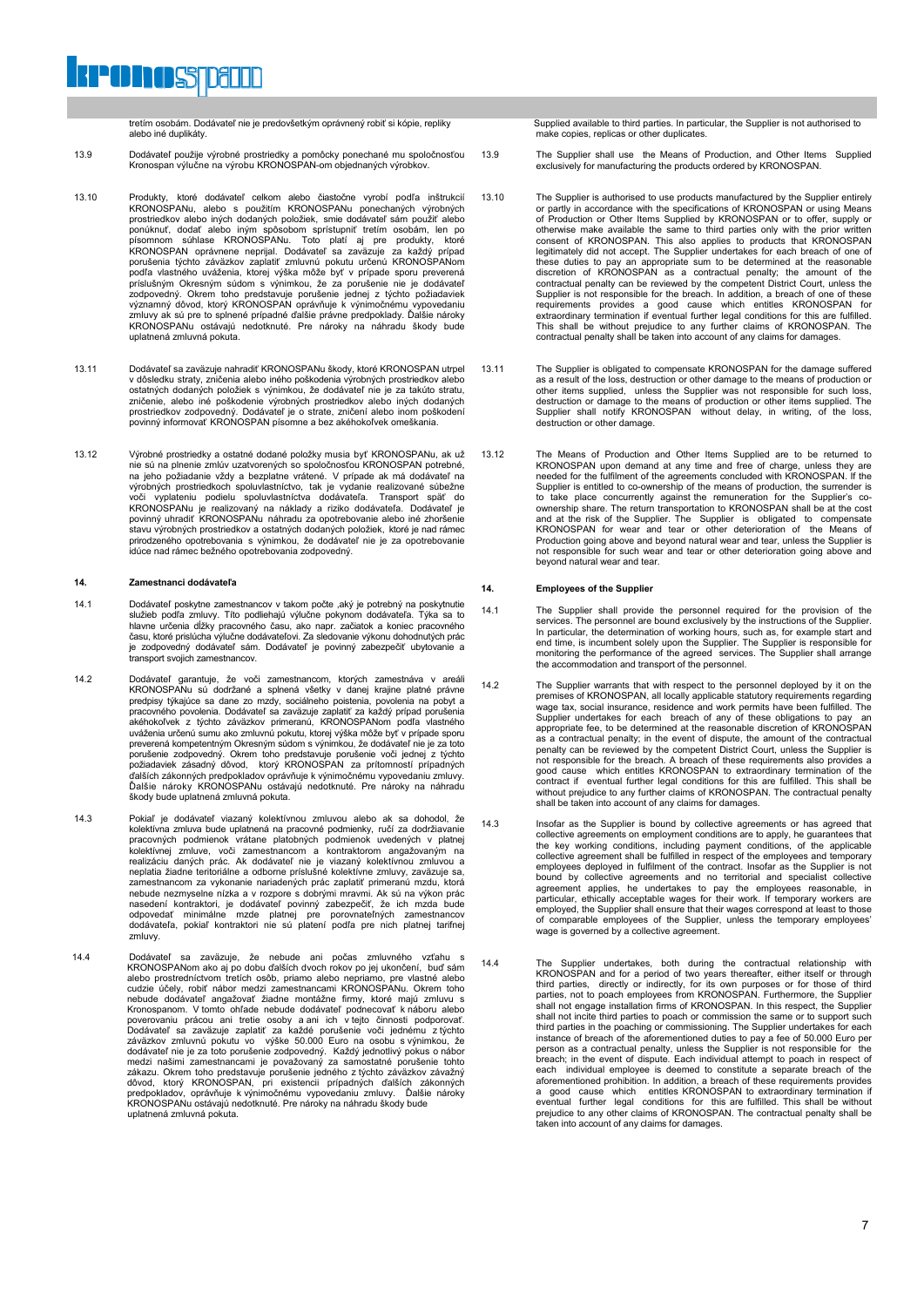#### **15. Subkontraktori**

- 15.1 Angažovanie subkontraktorov si vyžaduje predchádzajúci súhlas KRONOSPANu. Dodávateľ je povinný predložiť a oboznámiť subkontraktorov so všetkými záväzkami a povinnosťami, ktoré má voči Kronospanu a zabezpečiť ich dodržiavanie.
- 15.2 Dodávateľ nesmie subkontraktorov obmedzovať predovšetkým prostredníctvom zmluvy o exkluzivite v tom, aby s KRONOSPANom uzatvárali zmluvy na iné dodávky alebo výkony.
- 15.3 V prípade ak dodávateľ poruší jeden z vyššie uvedených záväzkov, je KRONOSPAN po uplynutí primeranej doby stanovenej KRONOSPANOM na splnenie záväzkov, oprávnený od zmluvy odstúpiť alebo požadovať náhradu škody z dôvodu neplnenia zmluvy. Ďalšie nároky ostávajú nedotknuté.

#### **16. Prevedenie prác / Bezpečnosť / Ochrana zdravia a životného prostredia**

- 16.1 Dodávateľ je povinný dodržiavať predovšetkým uznané pravidlá techniky a platné právne, úradné a vlastné predpisy spoločnosti KRONOSPAN. Obzvlášť je<br>povinný dodať stroje a technické pracovné nástroje v súlade s Nariadením o<br>strojoch a zariadeniach s návodom na obsluhu, s EÚ vyhlásením o zhode a najlepšie s CE označením.
- 16.2 Dodávateľ je povinný dodržiavať predovšetkým príslušné predpisy na dodávku a<br>konštrukciu spoločnosti KRONOSPAN pre strojné zariadenia, elektro-zariadenia<br>a riadiacu techniku, Smernice KRONOSPANu pre ochranu pred koróz smernice KRONOSPANu a predpisy na výstavbu malých kovových artiklov a veľkých oceľových konštrukcií a systém pre označovanie zariadení pre<br>zariadenia na výrobu tepla a energie, a podnikovú normu KRONOSPANu<br>"Prevedenie schodísk, rebríkov, kávok, pracovných staníc a pod.". V prípade ak<br>je dodá už nezodpovedajú najnovšiemu stavu techniky, je dodávateľ povinný o tom KRONOSPAN bez omeškania písomne informovať a dohodnúť sa s KRONOSPANom na ďalšom postupe.
- 16.3 V prípade ak dodávateľ dodáva nebezpečné látky v zmysle nemeckého nariadenia o nebezpečných látkach, je pred dodávkou povinný poskytnúť k<br>dispozícii ES-Bezpečnostný list (§ 6 GefStoffV) alebo ekvivalent tohto<br>dokumentu. Použitie rakovinotvorných látok zo strany dodávateľa sa zakazuje.
- 16.4. Pokiaľ pri dodávkach vznikajú odpady, zhodnotí alebo odstráni ich dodávateľ na svoje vlastné náklady v súlade so zákonom o odpadoch. Vlastníctvo, riziko, a zodpovednosť vyplývajúce zo zákona o odpadoch prechádzajú v momente vzniku odpadu na dodávateľa.

#### **17. Poistenie**

- 17.1 Dodávateľ je povinný uzavrieť po dobu trvania zmluvy rozšírené poistenie zodpovednosti dodávateľa za výrobok a poistenie zodpovednosti za škodu spôsobenú prevádzkou, produktom a výrobkom s celosvetovým pokrytím a s primeranou minimálnou výškou krytia u produktov vo výške 10 miliónov EURO<br>na ublíženie na zdraví pre každú jednu osobu a 10 miliónov EURO za vecnú<br>škodu, ako aj 10 miliónov EURO za majetkovú ujmu na škodovú udalosť. Poistn ochrana musí byť k dispozícii hlavne na krytie prípadného stiahnutia výrobku z obehu.
- 17.2 Všetky dodávky zasielané priamo na KRONOSPAN s výnimkou dodávok materiálov pre zmluvy o dielo ktoré dodávateľ realizuje v podnikoch KRONOSPANu – je dodávateľ povinný v primeranej výške poistiť. Toto povinné zmluvné poistenie musí kryť ujmu na zdraví, vecné škody a škody na majetku.
- 17.3 V prípade ak dodávateľ realizuje aj montážne práce, je dodávateľ povinný<br>uzavrieť a mať v platnosti aj dodatočné poistenie montáže v minimálnej výške 10<br>miliónov EURO, pričom do poistnej ochrany musia spadať aj existu nachádzajúce sa vo vlastníctve KRONOSPANU.
- 17.4 Dodávateľ týmto už teraz postupuje nároky z poistení spolu so všetkými vedľajšími právami na KRONOSPAN. KRONOSPAN takéto postúpenie už teraz prijíma. Pokiaľ podľa príslušnej poistnej zmluvy takéto postúpenie nie je možné,<br>nariadi týmto dodávateľ svojej poisťovacej spoločnosti, aby akékoľvek platby boli<br>realizované výlučne na spoločnosť KRONOSPAN. Ďa KRONOSPANu ostávajú týmto nedotknuté.
- 17.5 Náklady za uzatvorenie poistenia znáša dodávateľ. Dodávateľ je na požiadanie povinný predložiť KRONOSPANU dôkaz o uzatvorení a trvaní poistenia. Dodávateľ sa zdrží akéhokoľvek konania a opomenutia, ktoré by poistnú ochranu mohlo ohroziť.
- 17.6 V prípade ak dodávateľ nesplní svoju povinnosť uzavretia poistenia alebo nesplní riadne svoju povinnosť preukázania dôkazu o uzatvorení poistenia, je KRONOSPAN oprávnený, ale nie povinný, uzavrieť príslušné poistenie na náklady dodávateľa.

#### **18. Ručenie KRONOSPANu**

18.1 KRONOSPAN ručí neobmedzene za škody spôsobené porušením záruky alebo za ujmu na tele, zdraví a živote. To isté platí pre úmysel a hrubú nedbanlivosť, alebo pokiaľ KRONOSPAN prevzal obstarávacie riziko. Za ľahkú nedbanlivosť

#### **15. Sub-contractors**

- 15.1 The use of sub-contractors shall require the prior written consent of KRONOSPAN. The Supplier shall have to impose all the obligations he has accepted from KRONOSPAN upon the sub-contractors and ensure compliance therewith.
- 15.2 The Supplier must not prevent sub-contractors in particular by means of exclusivity agreements from signing contracts with KRONOSPAN for other products / services.
- 15.3 If the Supplier is in breach of the preceding obligations, KRONOSPAN shall be entitled to withdraw from the contract and/or to demand compensation for damages on account of non-fulfilment on expiry of an appropriate deadline set by KRONOSPAN. This shall be without prejudice to any further claims.

#### **16. Performance of Work / Health and Safety and Environmental Protection**

- 16.1 The Supplier shall be required, in particular, to observe the recognised state-ofthe-art-technology and the guiding statutory, official regulations in force, as well<br>as the applicable regulations of KRONOSPAN. In particular, machinery and<br>technical working materials are to be supplied in accordance wit Machinery Act with operating instructions and an EU statement of conformity and preferably with a CE-mark.
- 16.2 The Supplier shall be required, in particular, to comply with the respective supply and construction regulations of KRONOSPAN for machinery, electrics and conduction technology, the KRONOSPAN directives for protection articles and steel construction work and the plant marking system for heat and<br>power generation plant, as well as the KRONOSPAN factory standard<br>"Construction of stairways, ladders, gangways, workstations etc." If the Supp are illegal or no longer represent the state of the art, the Supplier shall inform KRONOSPAN immediately in writing and shall discuss a solution with **KRONOSPAN**
- 16.3 If the Supplier supplies hazardous substances within the meaning of the German Hazardous Goods regulations, he shall have to furnish the EU safety<br>specifications sheet (§ 6 GefStoffV) or a comparable document prior to delivery.<br>The Supplier must not use carcinogenic substances.
- 16.4 In so far as the Supplier's deliveries generate waste materials, the Supplier must use them or dispose of them at his own expense in accordance with (German) waste law. Title, risk and responsibility in terms of (German) waste law shall pass over to the Supplier at the point in time at which the waste is created.

#### **17. Insurance Policies**

- 17.1 For the duration of the contract, the Supplier must maintain extended product liability insurance and public liability insurance with worldwide cover and with a minimum sum insured adequate for the products amounting to EURO 10 million per personal loss for each individual and EURO 10 million per instance of property damage and EURO 10 million per financial loss for each case of loss. In particular, insurance cover must also be in place to cover any product recall measures.
- 17.2 With the exception of the supply of materials for work service contracts, which the Supplier shall render at the plants of KRONOSPAN, all consignments sent directly to KRONOSPAN are to be insured to an appropriate amount by the Supplier. This liability insurance must cover personal injury, property damage and pecuniary loss.
- 17.3 If the Supplier also renders installation services, the Supplier shall additionally undertake to take out and maintain sufficient installation insurance amounting to at least 10 million Euro, whereby existing properties owned by KRONOSPAN are also to be covered by the insurance.
- 17.4 The Supplier hereby assigns from the present time the claims under the insurance policies, including all ancillary rights, to KRONOSPAN. KRONOSPAN interbacking the present in each case, the Supplier hereby insurance c
- 17.5 The Supplier shall bear the costs of the conclusion of the insurance policies. On request, the Supplier shall furnish KRONOSPAN with evidence of the conclusion and maintenance of the insurance policy in each case. The Supplier shall refrain from all acts and omissions that could threaten the insurance cover.
- 17.6 If the Supplier fails to fulfil his obligation to maintain the insurance or fails to properly fulfil his obligation to furnish evidence of the insurance, KRONOSPAN is entitled but not obligated to take out appropriate insurance at the Supplier's cost.

#### **18. Liability of KRONOSPAN**

18.1 KRONOSPAN shall be liable without limitation for losses attributable to the breach of a guarantee or damage to life, limb or health. The same applies to intentional and grossly negligent acts and insofar as KRONOSPAN assumed a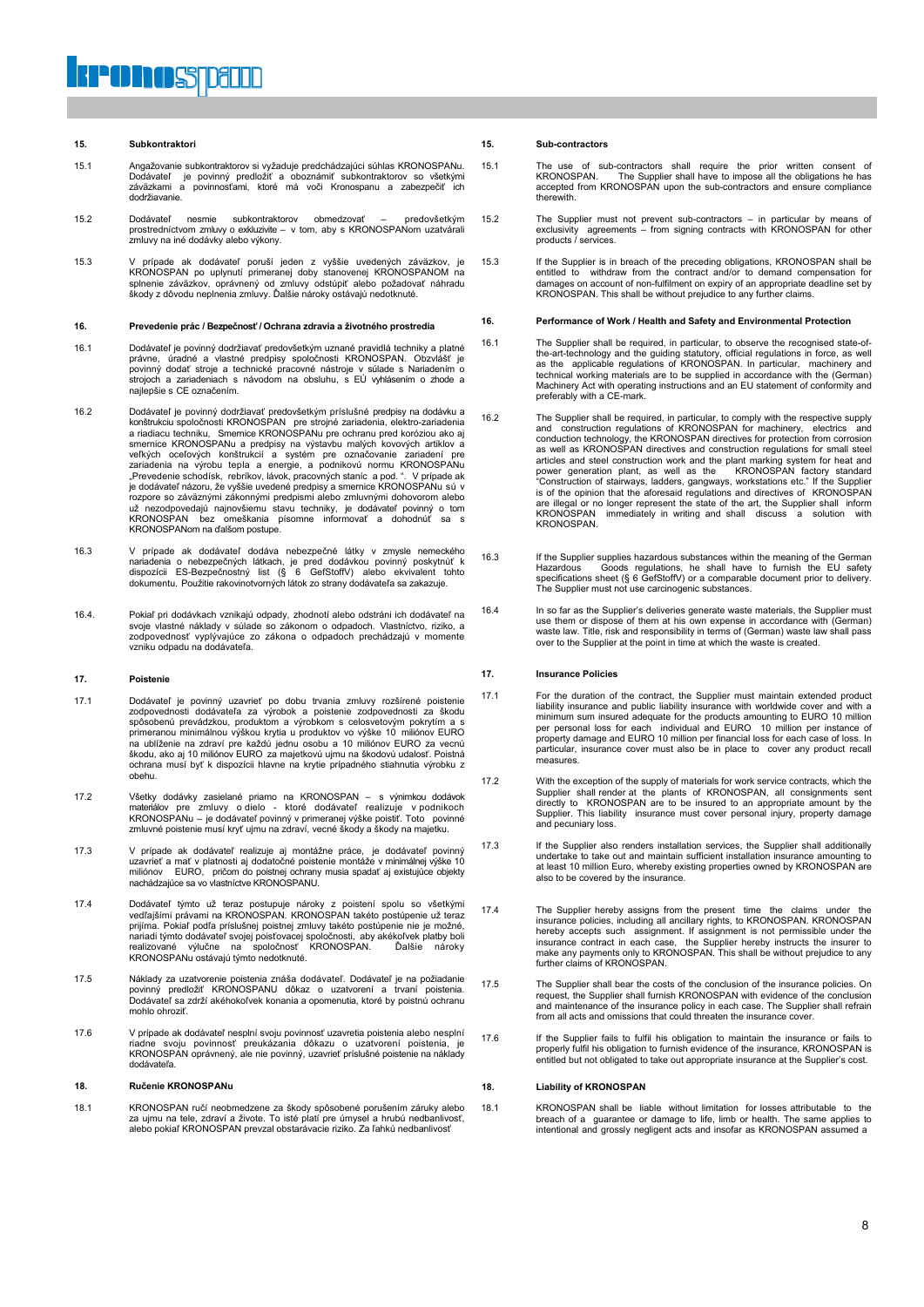ručí KRONOSPAN len pokiaľ boli porušené zásadné záväzky, ktoré vyplývajú z povahy zmluvy, a ktoré majú zásadný význam pre dosiahnutie účelu zmluvy. Pri porušení takýchto záväzkov, omeškania a nemožnosti splnenia je ručenie KRONOSPANU obmedzené na také škody, s ktorých vznikom sa v rámci zmluvy obyčajne musí počítať. Povinná zákonná zodpovednosť za vady výrobku ostáva nedotknutá.

18.2 Ak je ručenie KRONOSPANu vylúčené alebo obmedzené, tak to platí aj pre osobnú zodpovednosť zamestnancov, personálu, zástupcov a pomocný personál KRONOSPANu.

#### **19. Zachovávanie tajomstva**

**POINOSTDELLE** 

- 19.1. Zmluvné strany sa zaväzujú, že všetky objednávky a s nimi súvisiace informácie a dokumentáciu obchodného alebo technického charakteru budú považovať za obchodné a priemyselné tajomstvo a budú ich udržiavať v tajnosti po dobu piatich rokov od dodávky. V prísnej tajnosti je potrebné udržiavať predovšetkým všetky<br>obdržané obrázky, nákresy, výpočty, smernice o kvalite, vzorky a podobné<br>záležitosti. Reprodukcia a sprístupňovanie tajných informácií je povol rámci prevádzkových potrieb. Tretím osobám smú byť sprístupnené alebo zverejnené len po predchádzajúcom vyslovenom a písomnom súhlase.
- 19.2 Dodávateľ sa zaväzuje, že svojich subdodávateľov a subkontraktorov zaviaže k zachovávaniu tajomstva v rovnakom rozsahu. Dodávateľ smie tajné informácie, ktoré mu boli sprístupnené spoločnosťou KRONOSPAN použiť výlučne v súlade s ustanoveniami, ktoré upravujú vzťahy medzi zmluvnými stranami.
- 19.3 Povinnosť zachovávať tajomstvo by mala ostať v platnosti aj po ukončení dodávateľského vzťahu. Toto neplatí, pokiaľ boli informácie prijímajúcemu znluvnému partnerovi preukázateľne známe už pred začiatkom dodávateľské partnera. Dôkazné bremeno znáša prijímajúci zmluvný partner.
- 19.4 Dodávateľ sa zaväzuje, že ihneď po ukončení dodávateľského vzťahu vráti KRONOSPANu všetky obchodné a priemyselné tajomstvá, ktoré obdržal, pokiaľ sú uložené v trvalej kópii alebo na elektronických úložných médiách. Všetky obchodné a priemyselné tajomstvá musia byť zo zariadení na spracovanie dát zákazníka bezpečne a bezodkladne odstránené. Kópie dokumentáciemusia byť , bez ohľadu na ich formu, zničené takým spôsobom, aby ich rekonštrukcia už nebola možná.
- 19.5 Zmluvné strany sú povinné prostredníctvom primeraných zmluvných dohovorov s ich zamestnancami a kontraktormi pracujúcimi pre nich, predovšetkým s ich<br>nezávislými zamestnancami a pre nich pracujúcimi kontraktormi, ako aj<br>poskytovateľmi služieb, zabezpečiť, aby sa aj títo po dobu 5 rokov od dodávky<br> kopírovania týchto obchodných a priemyselných tajomstiev.

#### **20. Miesto plnenia, platné právo, miesto konania súdu**

- 20.1 Miestom plnenia pre realizáciu dodávok a dodatočných dodávok je<br>KRONOSPANom určené miesto použitia. Vo všetkých ostatných prípadoch je<br>miestnom plnenie pre všetky služby dodávateľa a KRONOSPANu, príslušné sídlo<br>spoloč
- 20.2 Všetky zmluvné a nezmluvné vzťahy zmluvných strán podliehajú právu Spolkovej republiky Nemecko. Uplatnenie jednotného Dohovoru OSN o medzinárodnom predaji tovarov (CISG) ako aj – pokiaľ je to povolené – nemeckého medzinárodného súkromného práva (IPR) je vylúčené.
- 20.3. Výlučným miestom konania súdu pre všetky spory vyplývajúce z alebo v súvislosti s uzatvorenou zmluvou, vrátane sporov o jej uzatvorení je sídlo spoločnosti<br>KRONOSPAN. KRONOSPAN však dodávateľa môže zažalovať aj v jeho<br>registrovanom sídle, ako aj na každom inom príslušnom súde. Klauzula o arbitráži sa neuplatňuje.
- 20.4 Obchodné podmienky budú vykladané a interpretované v súlade s platnými podmienkami Incoterms 2010 ICC, Paris.

#### **21. Záverečné ustanovenia**

- 21.1 Za vypracúvanie ponúk, projektovanie, odhad nákladov atď. nebude poskytovaná akákoľvek odmeni
- 21.2 Dodávateľ si môže uplatniť zádržné právo len ak jeho protipohľadávka vychádza z rovnakého zmluvného vzťahu.
- 21.3 Subkontraktori dodávateľa sú považovaní za pomocný personál pre plnenie zmluvy. Dodávateľ je ich na požiadanie povinný písomne a bez omeškania spoločnosti KRONOSPAN nahlásiť.
- 21.4 Protichodné, dodatočné alebo od týchto Všeobecných nákupných podmienok sa<br>Ilíšiace dohody, ktoré boli uzatvorené medzi KRONOSPANom a dodávateľom za<br>účelom realizácie tejto zmluvy, musia byť realizované písomne. Toto p
- 21.5 V prípade ak je alebo sa niektoré z ustanovení tých Všeobecných nákupných podmienok stane neplatným alebo nerealizovateľným, tak to nebude mať vplyv na účinnosť ostatných ustanovení. Zmluvné strany sa zaväzujú, že sa dohodnú na novom ustanovení, ktoré bude obsahom a povahou najlepšie zodpovedať zámeru

procurement risk. KRONOSPAN shall be liable for slight negligence only if material contractual duties resulting from the nature of the agreement, and which are particularly important for the attainment of the contractual purpose, are breached in periodicity in the diameter of the boundation purpose, are with respect to the breach of such duties, default and frustration, KRONOSPAN's liability is limited to damages that can reasonably typically be expected in the course of the agreement. This is without prejudice to any mandatory statutory liability for product defects.

18.2 If KRONOSPAN's liability is excluded or limited, this shall also apply for the personal liability of the staff, employees, personnel, representatives and agents of KRONOSPAN.

#### **19. Confidentiality**

- 19.1 The contract parties shall undertake to treat all orders and all commercial or<br>technical information and documents associated with them as business and<br>industrial secrets and to maintain confidentiality with respect t a period of five years from delivery. In particular, all the diagrams, drawings, calculations, quality directives, samples and similar objects are to be kept strictly secret. The reproduction and dissemination of secret information shall be<br>permitted only within the scope of operational requirements. It may only be<br>divulged, or made accessible, to third parties upon prior express and wr consent.
- 19.2 The Supplier shall undertake to require his sub-suppliers and sub-contractors to comply with the same obligations to maintain confidentiality. The Supplier may use the secret information from KRONOSPAN of which he has become aware exclusively in accordance with the provisions governing the relationship between the Parties.
- 19.3 The obligation to maintain confidentiality shall continue to exist after the supply contract has ended. This shall not apply insofar as the information was verifiably<br>already known to the recipient prior to the commencement of the supply<br>relationship or was generally known or was generally accessible prio commencement of the supply relationship through no fault of the recipient. The burden of proof in this context shall be borne by the recipient of the information.
- 19.4 After the supply contract has ended, the Supplier shall undertake to return to<br>KRONOSPAN without delay all the business and industrial secrets he has<br>received, provided that they are in hard copy or saved on electroni business and industrial secrets are to be removed from the Supplier's computers<br>and storage media safely and immediately. Reproductions, regardless of the<br>form they take, are to be destroyed in such a way that they cannot
- 19.5 The contracting partners shall by means of appropriate contractual agreements with the employees and contractors engaged by it, in particular its freelancers and the contractors working for it, as well as service providers, ensure that they, too, for the period of five years from delivery, refrain from any own use, forwarding or unauthorised recording of such business and industrial secrets.

#### **20. Place of Performance, Applicable Law, Place of Jurisdiction**

- 20.1 The place of performance of the Supplier's supply and subsequent performance obligations shall be the place of use stipulated by KRONOSPAN. In any other respect, the place of performance for all services owed by the Supplier and by KRONOSPAN shall be the registered seat of KRONOSPAN.
- 20.2 All contractual and non-contractual relationships of the contracting parties shall be governed by the laws of the Federal Republic of Germany. The application of the uniform UN Convention on the International Sale of Goods (CISG) and, to the extent legally permissible, the German Conflict of Law provisions, shall be excluded.
- 20.3 The exclusive court of Venue for all disputes arising out of or in connection with<br>the contract, including disputes over its conclusion, shall be the registered office<br>of KRONOSPAN. KRONOSPAN may also sue the Supplier office, as well as at any other permissible legal venue. Arbitration clauses shall not apply.
- 20.4 Commercial terms will be construed and interpreted in accordance with the applicable Incoterms 2010 ICC Paris.

#### **21. Final provisions**

- 21.1 No remuneration whatsoever shall be granted for the preparation of offers, planning, estimates of costs etc. as a matter of principle.
- 21.2 The Supplier can assert retention rights only if his counterclaim is based on the same contractual relationship.
- 21.3 Sub-contractors of the Supplier are deemed to be agents. They are to be notified to KRONOSPAN without delay in writing on request.
- 21.4 Agreements that are in contradiction with, in addition to or in derogation from these General Terms and Conditions of Purchase concluded between KRONOSPAN and the Supplier for the execution of the contract, must be made in writing. This also applies to the cancellation of this written form requirement.
- 21.5 Should individual provisions of these General Terms and Conditions of Purchase be or become invalid or unenforceable, this shall not affect the validity of the remaining provisions. The parties to the contract shall be obliged to agree on a new provision which comes closest to achieving the targets pursued by the